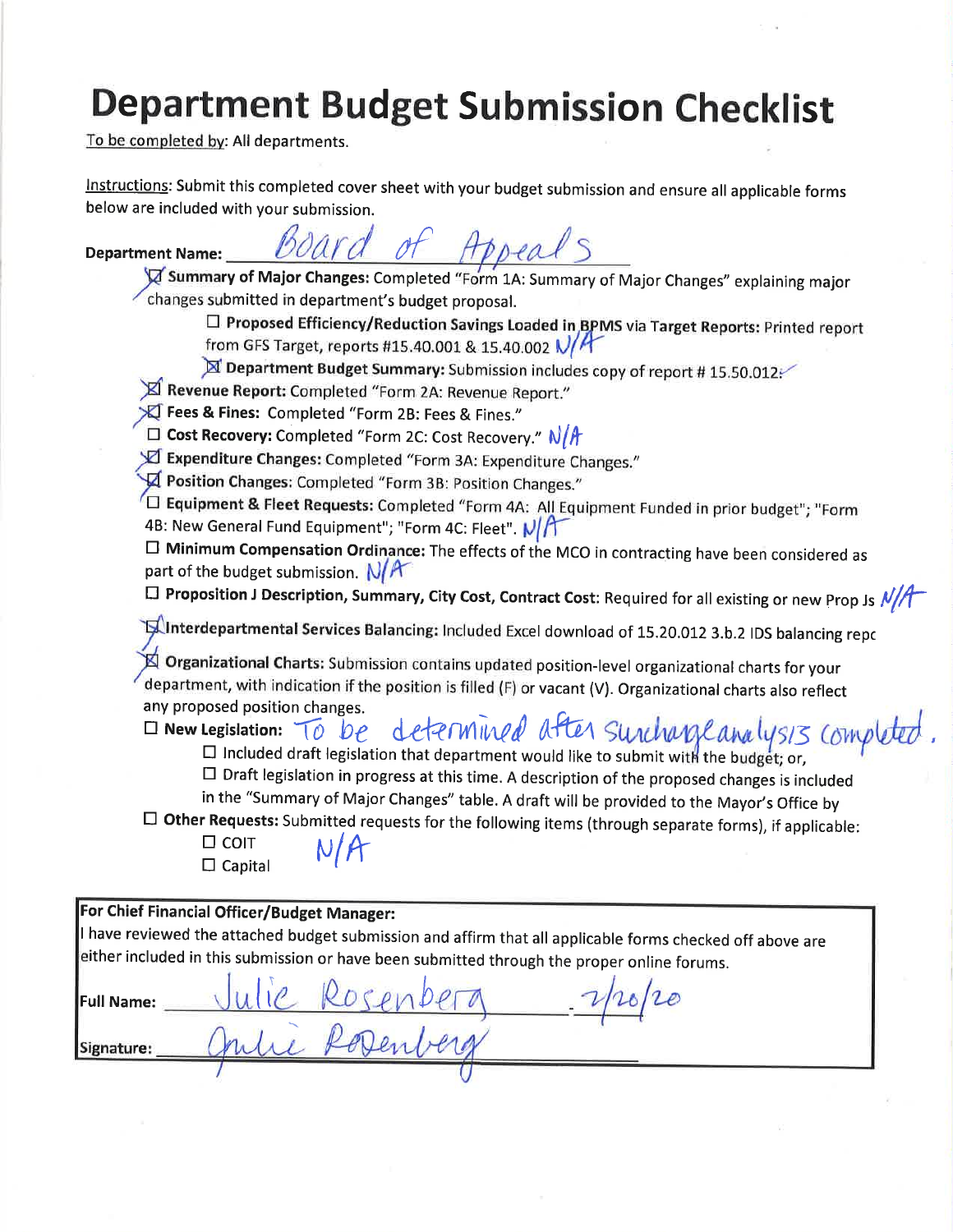|                                                                                                                                                                                                                                                                                                                                                                                | <b>BUDGET FORM 1A: Summary of Major Changes</b>                                                                                                                                                                                                                                                                                                                                                                                                                                                                                                                                                                                                                                                                                |  |  |  |  |  |  |  |
|--------------------------------------------------------------------------------------------------------------------------------------------------------------------------------------------------------------------------------------------------------------------------------------------------------------------------------------------------------------------------------|--------------------------------------------------------------------------------------------------------------------------------------------------------------------------------------------------------------------------------------------------------------------------------------------------------------------------------------------------------------------------------------------------------------------------------------------------------------------------------------------------------------------------------------------------------------------------------------------------------------------------------------------------------------------------------------------------------------------------------|--|--|--|--|--|--|--|
| FY 2020-21 and FY 2021-22                                                                                                                                                                                                                                                                                                                                                      |                                                                                                                                                                                                                                                                                                                                                                                                                                                                                                                                                                                                                                                                                                                                |  |  |  |  |  |  |  |
|                                                                                                                                                                                                                                                                                                                                                                                | <b>DEPT NAME HERE</b>                                                                                                                                                                                                                                                                                                                                                                                                                                                                                                                                                                                                                                                                                                          |  |  |  |  |  |  |  |
| <b>Major Changes</b>                                                                                                                                                                                                                                                                                                                                                           | <b>Department Response</b>                                                                                                                                                                                                                                                                                                                                                                                                                                                                                                                                                                                                                                                                                                     |  |  |  |  |  |  |  |
| 1. SUMMARY. What major changes is the<br>department proposing? Clearly describe<br>each change, including the fiscal impact of<br>the proposal, and how the department<br>proposes to fund each significant change<br>(i.e. reprioritization of existing funds,<br>grants, or other new revenues). Include<br>detail related to position changes in<br>Position section below. | No major changes.                                                                                                                                                                                                                                                                                                                                                                                                                                                                                                                                                                                                                                                                                                              |  |  |  |  |  |  |  |
| 2. EXPENDITURES. What expenditure<br>changes did the department submit from<br>the base budget? Please differentiate<br>between General Fund and non-General<br>Fund.<br>(This should match an Audit Trail, as shown<br>in form 3A Expenditure Changes).                                                                                                                       | \$20,000 was added to cover the Board's fringe benefit costs in both budget years as<br>there has been a shortfall the past two fiscal years; budgeted for a Prop. F employee to<br>be used at .11 FTE (9 hours a pay period) to cover evening hearings or staffing<br>shortages as needed (\$16,334 in BY and \$16,779 in BY+1); expenditures for the Board's<br>office move to 49SVN as well as increased rent; additional annual costs for Salesforce<br>license and software fees associated with the Board's new appeal management system<br>(approximately \$7,000 a year); additional budget for DT Technical Support (\$5,000);<br>Controller's Office Accounting support (\$22,880) and Reproduction Services Support |  |  |  |  |  |  |  |
| 3. REVENUE. What revenue changes did<br>the department submit from the base<br>budget? Please differentiate between<br>General Fund and non-General Fund.<br>(This should match an Audit Trail, as shown<br>in form 2A Revenue Report).                                                                                                                                        | A surcharge rate analysis is pending with the Controller's Office to determine what<br>adjustments need to be made to cover the Board's costs.                                                                                                                                                                                                                                                                                                                                                                                                                                                                                                                                                                                 |  |  |  |  |  |  |  |
| 4. TARGET. How did the department meet<br>its target? What are the programmatic,<br>operational, or staffing impacts of this<br>proposed reduction?                                                                                                                                                                                                                            | Not applicable.                                                                                                                                                                                                                                                                                                                                                                                                                                                                                                                                                                                                                                                                                                                |  |  |  |  |  |  |  |
| 5. POSITIONS. Did the department include<br>changes to positions or special classes?<br>What is the overall General Fund impact?<br>Highlight any changes related to major<br>changes/initiatives as noted in the<br>Summary section.<br>(Reminder: No increases to General Fund                                                                                               | Not applicable.                                                                                                                                                                                                                                                                                                                                                                                                                                                                                                                                                                                                                                                                                                                |  |  |  |  |  |  |  |
| supported FTE should be loaded in the<br>system. Include reference numbers for all<br>position changes).                                                                                                                                                                                                                                                                       |                                                                                                                                                                                                                                                                                                                                                                                                                                                                                                                                                                                                                                                                                                                                |  |  |  |  |  |  |  |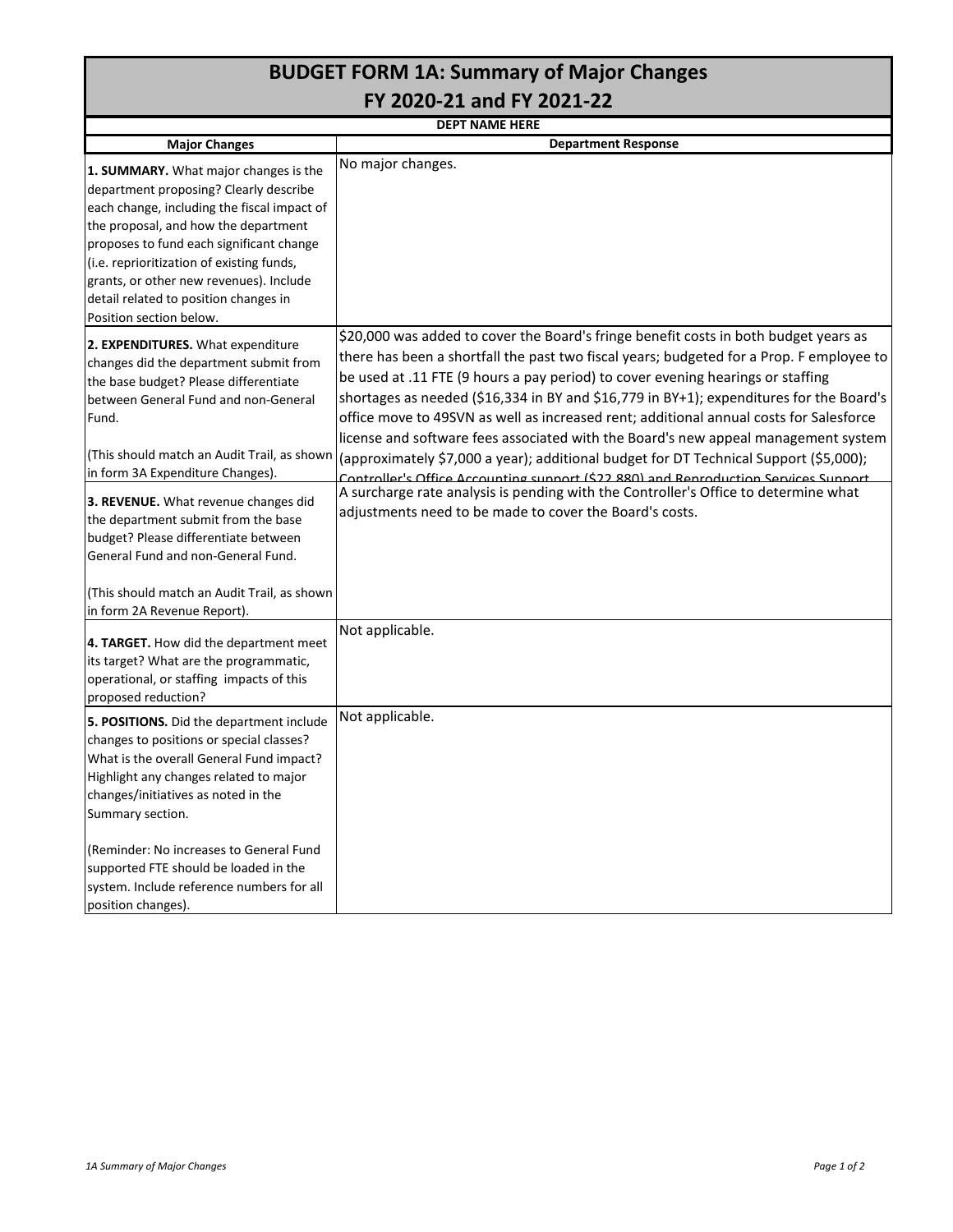| <b>BUDGET FORM 1A: Summary of Major Changes</b>                                                                                                                                                                                                                                                                                                                                          |                                                                                                                                                                                                                                                                                                                            |  |  |  |  |  |  |  |
|------------------------------------------------------------------------------------------------------------------------------------------------------------------------------------------------------------------------------------------------------------------------------------------------------------------------------------------------------------------------------------------|----------------------------------------------------------------------------------------------------------------------------------------------------------------------------------------------------------------------------------------------------------------------------------------------------------------------------|--|--|--|--|--|--|--|
|                                                                                                                                                                                                                                                                                                                                                                                          | FY 2020-21 and FY 2021-22                                                                                                                                                                                                                                                                                                  |  |  |  |  |  |  |  |
|                                                                                                                                                                                                                                                                                                                                                                                          | <b>DEPT NAME HERE</b>                                                                                                                                                                                                                                                                                                      |  |  |  |  |  |  |  |
| 6. INTERDEPARTMENTAL SERVICES (IDS).<br>Is the department proposing any<br>discretionary changes to IDS workorders<br>(excluding those that are centrally loaded<br>by the Mayor's Office)? If so, describe the<br>changes, including the change amount, the<br>corresponding requesting/performing<br>department, and whether those<br>departments are in agreement with the<br>change. | New IDS work orders for DT Technical Support (\$5,000), Controller's financial<br>accounting services (\$22,880) and reproduction services (\$10,000). All departments<br>are in agreement with the changes.                                                                                                               |  |  |  |  |  |  |  |
| (Reminder: A new IDS balancing report<br>(15.20.012 3.b.2) is available in CFO<br>Dashboards > Enterprise Planning in BI).                                                                                                                                                                                                                                                               |                                                                                                                                                                                                                                                                                                                            |  |  |  |  |  |  |  |
| 7. LEGISLATION. Is the department seeking<br>to submit any legislation with the budget?<br>Does the department's budget assume any<br>revenues/expenditures that require a<br>legislative change?                                                                                                                                                                                        | After performing a surcharge rate analysis in April, the Controller's Office will<br>determine if a permit surcharge increase is warranted to cover the department's<br>expenditures. Depending on the amount needed, increases in surcharge rates<br>can be achieved through a CPI adjustment or a legislative amendment. |  |  |  |  |  |  |  |
| If so, please submit drafts of legislation<br>along with the budget submission. Or<br>provide a summary of desired legislation<br>and an expected date of submission, if still<br>in progress.                                                                                                                                                                                           |                                                                                                                                                                                                                                                                                                                            |  |  |  |  |  |  |  |
| 8. PROP J: Identify existing Prop J Analyses<br>that will continue, and if the department's<br>budget proposes any NEW contracting out<br>of work previously done by City workers.                                                                                                                                                                                                       | Not applicable.                                                                                                                                                                                                                                                                                                            |  |  |  |  |  |  |  |
| 9. TRANSFER OF FUNCTION: Is the<br>department requesting any Transfer of<br>Functions of positions between<br>departments? If so, please explain.                                                                                                                                                                                                                                        | Not applicable.                                                                                                                                                                                                                                                                                                            |  |  |  |  |  |  |  |
| 10. INTERIM EXCEPTIONS: Is the<br>department requesting any interim<br>exceptions (new positions that are 1.0 FTE<br>rather than 0.77)? If so, for what reason<br>are is the request being made?                                                                                                                                                                                         | Not applicable.                                                                                                                                                                                                                                                                                                            |  |  |  |  |  |  |  |
| 11. FELLOWSHIP PROGRAMS: Did the<br>department apply to any citywide<br>fellowship programs, including San<br>Francisco Fellows, the Fish Fellowship, or<br>the 1249 HR Analyst Trainee Program?<br>Reminder for AIR, PRT, PUC and SFMTA,<br>please also address FY 21/22, including the<br>1249 HR Analyst Trainee program.                                                             | Not applicable.                                                                                                                                                                                                                                                                                                            |  |  |  |  |  |  |  |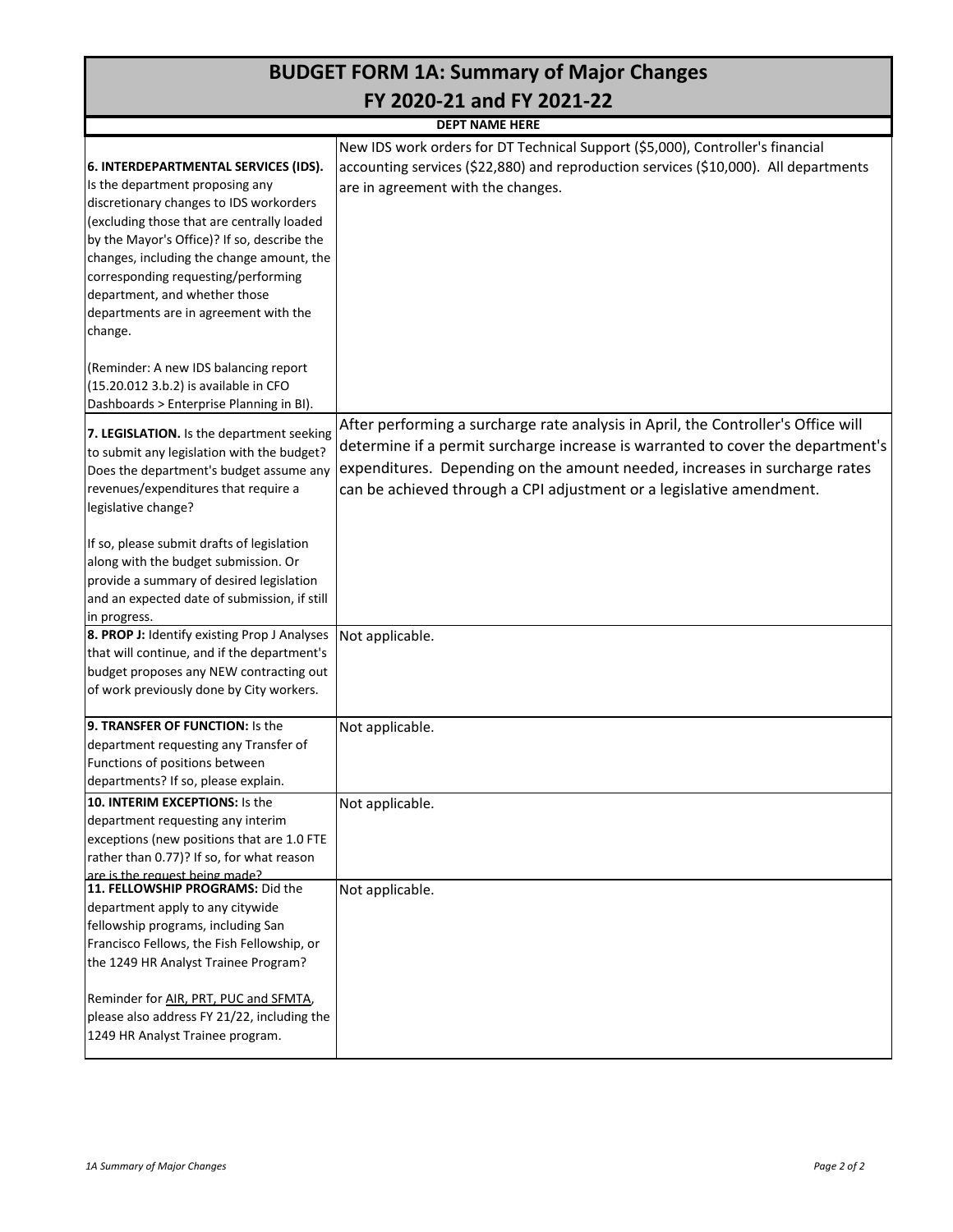| <b>Select a Report</b><br>15.40.001 GFS Target & Non GFS Balance - Dept Detail | <b>Budget Year</b><br>2021 | Snapshot<br>Z09 12/20/19 Beginning of Dept Phase FY 21 & 22 BOA | <b>Department</b> |                    |            |           |       |      |
|--------------------------------------------------------------------------------|----------------------------|-----------------------------------------------------------------|-------------------|--------------------|------------|-----------|-------|------|
| <b>rv</b>                                                                      | 2020                       | <b>Phase CY</b>                                                 | 2019-2020         | Phase BY 2020-2021 | Phase BY+1 | 2021-2022 | $BY+$ | 2022 |

**15.40.001 GFS Target & Non GFS Balance** Time run: 2/20/2020 11:42:20 AM

## **Department: BOA Board Of Appeals - PAB (General Fund Supported)**

|                    |                             | <b>BY General Fund Supported</b> |             |              | BY+1 General Fund Supported |             |              |
|--------------------|-----------------------------|----------------------------------|-------------|--------------|-----------------------------|-------------|--------------|
| Account Lvl 2 Code | Category                    | BY Base                          | BY DEPT +   | BY MYR       | BY+1 Base                   | BY+1 DEPT + | BY+1 MYR     |
|                    |                             |                                  | MYR Changes | Proposed Amt |                             | MYR Changes | Proposed Amt |
| <b>EXPENDITURE</b> | Mandatory Fringe Benefits   | 322.417                          |             | 322.417      | 330,153                     |             | 330,153      |
|                    | Materials & Supplies        | 9,398                            |             | 9,398        | 9,398                       |             | 9,398        |
|                    | Non-Personnel Services      | 74,192                           |             | 74,192       | 74,192                      |             | 74,192       |
|                    | Programmatic Projects       |                                  |             |              |                             |             |              |
|                    | Salaries                    | 515,909                          |             | 515,909      | 533,191                     |             | 533,191      |
|                    | Services Of Other Depts     | 278,878                          |             | 278,878      | 278,878                     |             | 278,878      |
|                    |                             | 1,200,794                        |             | 1,200,794    | 1,225,812                   |             | 1,225,812    |
| <b>REVENUE</b>     | <b>Charges for Services</b> | 1,168,502                        |             | 1,168,502    | 1,171,309                   |             | 1,171,309    |
|                    |                             | 1,168,502                        |             | 1,168,502    | 1,171,309                   |             | 1,171,309    |

|     | Category             | BY Base Amt | BY DEPT +   | BY MYR       | BY+1 Base | BY+1 DEPT-  | BY+1 MYR     |        |
|-----|----------------------|-------------|-------------|--------------|-----------|-------------|--------------|--------|
|     |                      |             | MYR Changes | Proposed Amt |           | MYR Changes | Proposed Amt |        |
|     |                      |             |             |              |           |             |              |        |
| GFS | General Fund Support | 32,292      |             | 32,292       | 54,503    |             |              | 54,503 |

### **General Fund Support - BY Target vs Mayor Proposed General Fund Support - BY+ 1 Target vs Mayor Proposed**

| Department       | Baseline Target | BYMYR         | Amt Over       | BY+1 Department         | BY+1 Baseline Target BY+1 MYR |              | BY+1 Amt            |
|------------------|-----------------|---------------|----------------|-------------------------|-------------------------------|--------------|---------------------|
| Reduction Target |                 | Proposed GFS  | (Under) Target | <b>Reduction Target</b> |                               | Proposed GFS | Over (Under) Target |
|                  |                 | 32.292 32.292 |                |                         | 54,503                        | 54,503       |                     |

| BY+1 Department         | BY+1 Baseline Target | BY+1 MYR     | BY+1 Amt            |
|-------------------------|----------------------|--------------|---------------------|
| <b>Reduction Target</b> |                      | Proposed GFS | Over (Under) Target |
|                         | 54,503               | 54.503       |                     |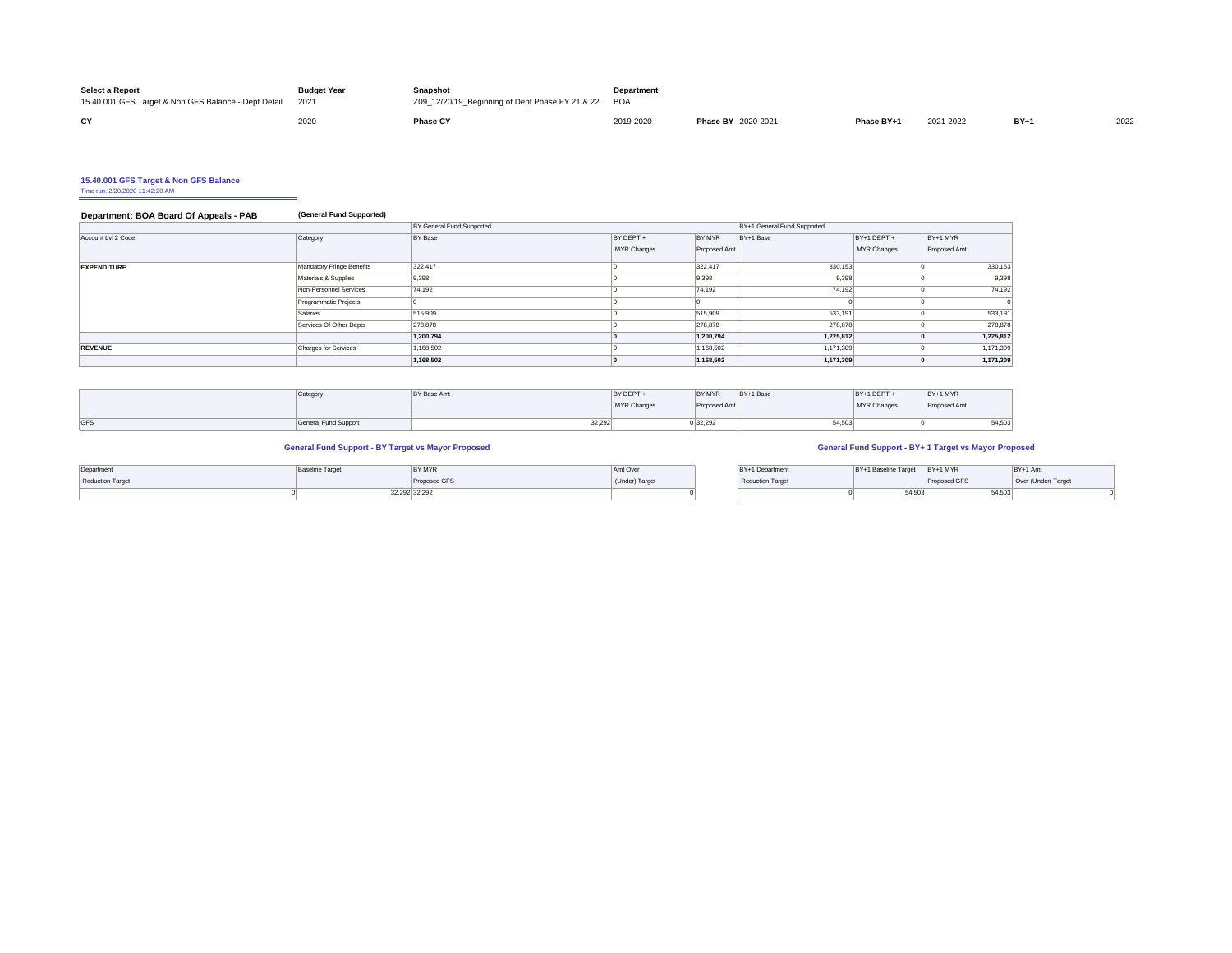| <b>Select a Report</b><br>15.40.002 GFS Target & Non-GFS Balance - Dept Summary | <b>Budget Year</b><br>2021 | Snapshot<br>Z09_12/20/19_Beginning of Dept Phase FY 21 & 22 BOA | <b>Department</b> |                           |            |           |          |      |
|---------------------------------------------------------------------------------|----------------------------|-----------------------------------------------------------------|-------------------|---------------------------|------------|-----------|----------|------|
| CY                                                                              | 200                        | <b>Phase CY</b>                                                 | 2019-2020         | <b>Phase BY 2020-2021</b> | Phase BY+1 | 2021-2022 | $BY + 1$ | 2022 |

**15.40.001 GFS Target & Non GFS Balance** Time run: 2/20/2020 11:44:46 AM

## **Department: BOA Board Of Appeals - PAB (General Fund Supported)**

|                    |                           | <b>BY General Fund Supported</b> |             |               | BY+1 General Fund Supported |             |              |
|--------------------|---------------------------|----------------------------------|-------------|---------------|-----------------------------|-------------|--------------|
| Account Lvl 2 Code | Category                  | <b>BY Base</b>                   | BY DEPT +   | <b>BY MYR</b> | BY+1 Base                   | BY+1 DEPT + | BY+1 MYR     |
|                    |                           |                                  | MYR Changes | Proposed Amt  |                             | MYR Changes | Proposed Amt |
| <b>EXPENDITURE</b> | Mandatory Fringe Benefits | 322,417                          |             | 322.417       | 330,153                     |             | 330,153      |
|                    | Materials & Supplies      | 9,398                            |             | 9,398         | 9,398                       |             | 9,398        |
|                    | Non-Personnel Services    | 74,192                           |             | 74,192        | 74.192                      |             | 74,192       |
|                    | Programmatic Projects     |                                  |             |               |                             |             |              |
|                    | Salaries                  | 515,909                          |             | 515,909       | 533,191                     |             | 533,191      |
|                    | Services Of Other Depts   | 278,878                          |             | 278,878       | 278,878                     |             | 278,878      |
|                    |                           | 1,200,794                        |             | 1,200,794     | 1,225,812                   |             | 1,225,812    |
| <b>REVENUE</b>     | Charges for Services      | 1,168,502                        |             | 1,168,502     | 1,171,309                   |             | 1,171,309    |
|                    |                           | 1,168,502                        |             | 1,168,502     | 1,171,309                   |             | 1,171,309    |

|     | Cotogoni<br>, Jellegory | <b>BY Base Amt</b> | BY DEPT +   | <b>BY MYR</b> | BY+1 Base | BY+1 DEPT   | BY+1 MYR    |        |
|-----|-------------------------|--------------------|-------------|---------------|-----------|-------------|-------------|--------|
|     |                         |                    | MYR Changes | Proposed Amt  |           | MYR Changes | Proposed Am |        |
|     |                         |                    |             |               |           |             |             |        |
| GFS | General Fund Support    | 32,292             |             | 0 32,292      | 54,503    |             |             | 54,503 |

### **General Fund Support - BY Target vs Mayor Proposed General Fund Support - BY+ 1 Target vs Mayor Proposed**

| Department              | <b>Baseline Target</b> | BY MYR             | Amt Over       | BY+1 Department  | BY+1 Baseline Target | $BY+1$ MYR   | BY+1 Amt            |
|-------------------------|------------------------|--------------------|----------------|------------------|----------------------|--------------|---------------------|
| <b>Reduction Target</b> |                        | Proposed GFS       | (Under) Target | Reduction Target |                      | Proposed GFS | Over (Under) Target |
|                         |                        | 32,292 32,292<br>. |                |                  | 54,503               | 54,503       |                     |

| BY+1 Department         | IBY+1 Baseline Target | BY+1 MYR     | BY+1 Amt            |
|-------------------------|-----------------------|--------------|---------------------|
| <b>Reduction Target</b> |                       | Proposed GFS | Over (Under) Target |
|                         | 54.503                | 54,503       |                     |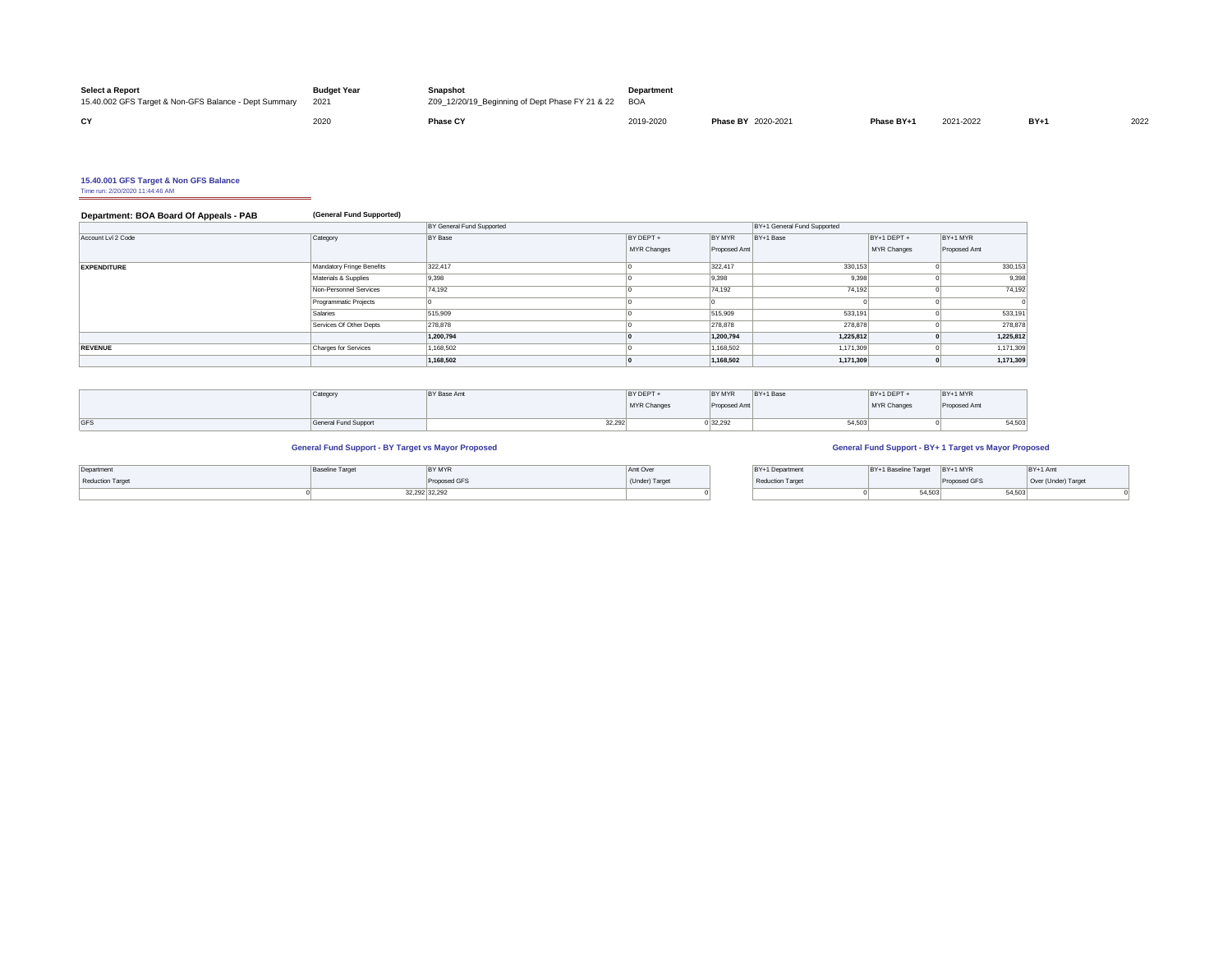| <b>Authorized Positions</b>          | 2019-2020<br>Original<br><b>Budget</b> | 2020-2021<br><b>Proposed</b><br><b>Budget</b> | <b>Change From</b><br>2019-2020 | 2021-2022<br><b>Proposed</b><br><b>Budget</b> | <b>Change From</b><br>2020-2021 |
|--------------------------------------|----------------------------------------|-----------------------------------------------|---------------------------------|-----------------------------------------------|---------------------------------|
| <b>Total Authorized</b>              | 5.00                                   | 5.11                                          | 0.11                            | 5.11                                          |                                 |
| Non-Operating Positions (cap/other)  |                                        |                                               |                                 |                                               |                                 |
| <b>Net Operating Positions</b>       | 5.00                                   | 5.11                                          | 0.11                            | 5.11                                          | 0.00                            |
| <b>Sources</b>                       |                                        |                                               |                                 |                                               |                                 |
| <b>Charges for Services</b>          | 1,163,817                              | 1,289,508                                     | 125,691                         | 1,298,790                                     | 9,282                           |
| <b>General Fund Support</b>          |                                        | 0                                             |                                 | $\mathbf 0$                                   |                                 |
| <b>Sources Total</b>                 | 1,163,817                              | 1,289,508                                     | 125,691                         | 1,298,790                                     | 9,282                           |
| <b>Uses - Operating Expenditures</b> |                                        |                                               |                                 |                                               |                                 |
| <b>Salaries</b>                      | 499.907                                | 527.040                                       | 27,133                          | 544.716                                       | 17.676                          |
| <b>Mandatory Fringe Benefits</b>     | 273,136                                | 347,620                                       | 74.484                          | 355,407                                       | 7.787                           |
| Non-Personnel Services               | 74,192                                 | 88.692                                        | 14,500                          | 88,692                                        |                                 |
| Materials & Supplies                 | 9.398                                  | 9.398                                         |                                 | 9,398                                         |                                 |
| Services Of Other Depts              | 307,184                                | 316.758                                       | 9.574                           | 300,577                                       | (16, 181)                       |
| <b>Uses Total</b>                    | 1,163,817                              | 1,289,508                                     | 125,691                         | 1,298,790                                     | 9,282                           |
| Uses - Division Description          |                                        |                                               |                                 |                                               |                                 |
| BOA Board Of Appeals - PAB           | 1,163,817                              | 1,289,508                                     | 125,691                         | 1,298,790                                     | 9,282                           |
| <b>Uses by Division Total</b>        | 1,163,817                              | 1.289.508                                     | 125,691                         | 1,298,790                                     | 9,282                           |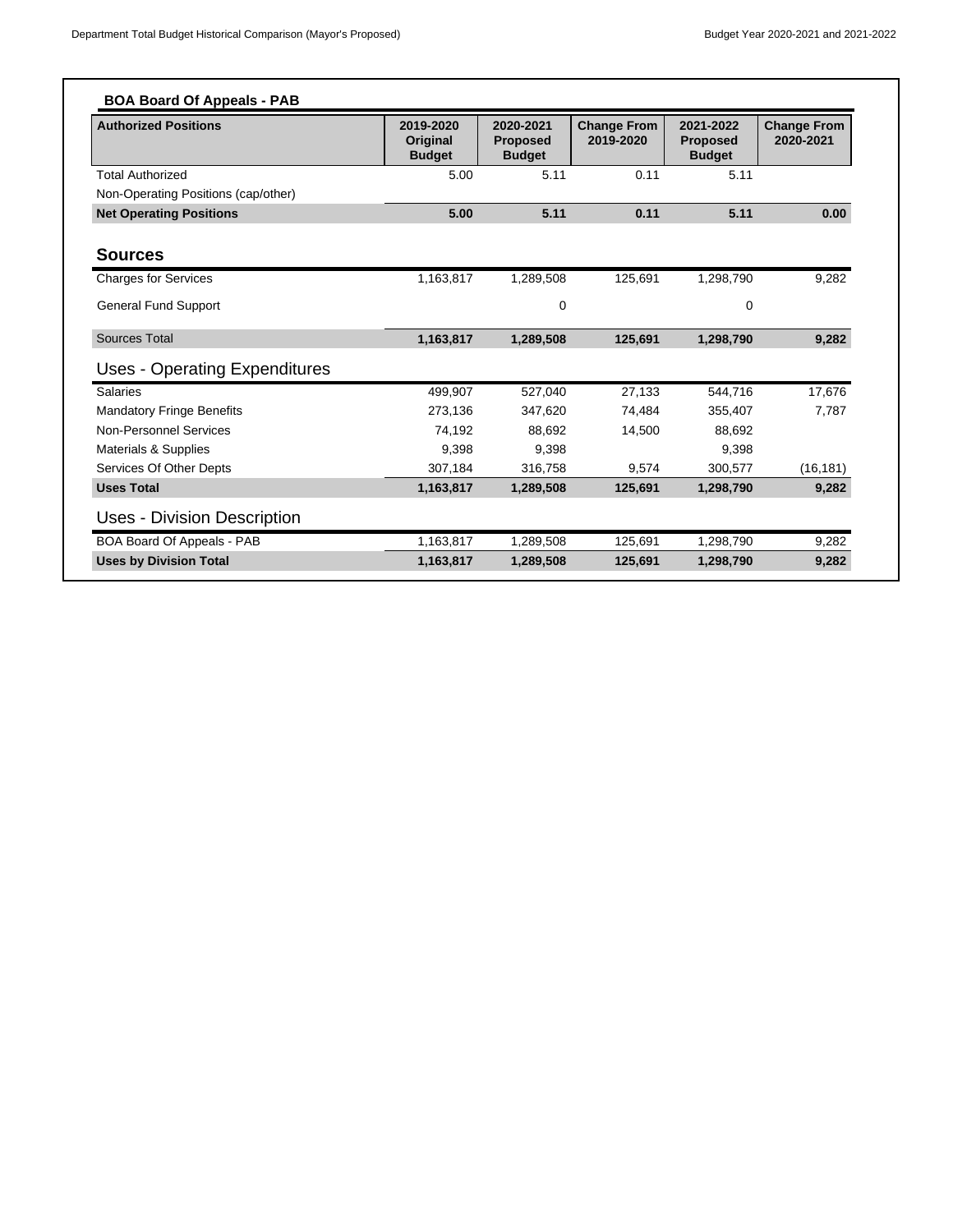|                                                                                                                                                                                                                                      | udget System Report 15.30.005 filtered on Regular Revenues |                                                                                                                                    |                                                                                                                                                                                                                                                                                                                                                                                                                              |  |  |  |  |  |  |  |  |                    |  |                 |  |                   |                    |                       |                     |              |                     |                   |                   |                     |                                  |         |        | <b>FORMULA</b> | <b>FILL IN</b>                                                    |
|--------------------------------------------------------------------------------------------------------------------------------------------------------------------------------------------------------------------------------------|------------------------------------------------------------|------------------------------------------------------------------------------------------------------------------------------------|------------------------------------------------------------------------------------------------------------------------------------------------------------------------------------------------------------------------------------------------------------------------------------------------------------------------------------------------------------------------------------------------------------------------------|--|--|--|--|--|--|--|--|--------------------|--|-----------------|--|-------------------|--------------------|-----------------------|---------------------|--------------|---------------------|-------------------|-------------------|---------------------|----------------------------------|---------|--------|----------------|-------------------------------------------------------------------|
| <b>GFS Type Dept</b>                                                                                                                                                                                                                 | <b>Dept Division</b>                                       | <b>Division Description</b>                                                                                                        | <b>TRIO ID</b><br><b>AAO Category</b><br><b>Dept Section</b><br><b>TRIO Title</b><br><b>AAO Title</b><br><b>Change Type Title</b><br><b>Section Description</b><br><b>Dept ID Description</b><br><b>Activity Title</b><br><b>Authority Title</b><br><b>Account Lvl 5</b><br><b>Account Lvl 5 Name</b><br>Account ID<br><b>Account Title</b><br>Fund ID<br><b>Activity ID</b><br>Authority ID<br><b>Project ID</b><br>Dept ID |  |  |  |  |  |  |  |  |                    |  |                 |  |                   | <b>Change Type</b> | <b>Start Dept Amt</b> | <b>End Dept Amt</b> | Var Dept Amt | Start BY+1 Dept Amt | End BY+1 Dept Amt | Var BY+1 Dept Amt | Change<br>vhmitted? | <b>Revenue Description &amp;</b> |         |        |                |                                                                   |
|                                                                                                                                                                                                                                      |                                                            |                                                                                                                                    |                                                                                                                                                                                                                                                                                                                                                                                                                              |  |  |  |  |  |  |  |  |                    |  |                 |  |                   |                    |                       |                     |              | Code                |                   |                   |                     |                                  |         |        |                | <b>Explanation of Change</b>                                      |
|                                                                                                                                                                                                                                      |                                                            |                                                                                                                                    |                                                                                                                                                                                                                                                                                                                                                                                                                              |  |  |  |  |  |  |  |  |                    |  |                 |  |                   |                    |                       |                     |              |                     |                   |                   |                     |                                  |         |        |                |                                                                   |
|                                                                                                                                                                                                                                      |                                                            |                                                                                                                                    |                                                                                                                                                                                                                                                                                                                                                                                                                              |  |  |  |  |  |  |  |  |                    |  |                 |  |                   |                    |                       |                     |              |                     |                   |                   |                     |                                  |         |        |                | Increased Surcharges are needed to                                |
|                                                                                                                                                                                                                                      |                                                            |                                                                                                                                    |                                                                                                                                                                                                                                                                                                                                                                                                                              |  |  |  |  |  |  |  |  |                    |  |                 |  |                   |                    |                       |                     |              |                     |                   |                   |                     |                                  |         |        |                | cover the Board's increase<br>expenditures as outlined in Form 3A |
| <b>GFS</b>                                                                                                                                                                                                                           | <b>BOA</b>                                                 |                                                                                                                                    |                                                                                                                                                                                                                                                                                                                                                                                                                              |  |  |  |  |  |  |  |  | 1 BA Appeals Proce |  | 10000 Operating |  | 460126 4600C4Svcs |                    |                       | Regular Reven       |              | 4 On-Going          | 1125272           |                   |                     | 112527                           | 1252752 | 127480 |                |                                                                   |
| <u> The Communication of the Communication of</u>                                                                                                                                                                                    |                                                            | 232076 BOA Board Of Appeals - P 10000 GF Annual Aco 10026677 BA Appeals Proce<br>460126 Board Of Appeals Surcharge Unspecified D01 |                                                                                                                                                                                                                                                                                                                                                                                                                              |  |  |  |  |  |  |  |  |                    |  |                 |  |                   |                    |                       |                     |              |                     |                   |                   |                     |                                  |         |        |                |                                                                   |
| <u> The Communication of the Communication of the Communication of the Communication of the Communication of the Communication of the Communication of the Communication of the Communication of the Communication of the Commun</u> |                                                            |                                                                                                                                    |                                                                                                                                                                                                                                                                                                                                                                                                                              |  |  |  |  |  |  |  |  |                    |  |                 |  |                   |                    |                       |                     |              |                     |                   |                   |                     |                                  |         |        |                |                                                                   |
|                                                                                                                                                                                                                                      |                                                            |                                                                                                                                    |                                                                                                                                                                                                                                                                                                                                                                                                                              |  |  |  |  |  |  |  |  |                    |  |                 |  |                   |                    |                       |                     |              |                     |                   |                   |                     |                                  |         |        |                |                                                                   |
|                                                                                                                                                                                                                                      |                                                            |                                                                                                                                    |                                                                                                                                                                                                                                                                                                                                                                                                                              |  |  |  |  |  |  |  |  |                    |  |                 |  |                   |                    |                       |                     |              |                     |                   |                   |                     |                                  |         |        |                |                                                                   |
|                                                                                                                                                                                                                                      |                                                            |                                                                                                                                    |                                                                                                                                                                                                                                                                                                                                                                                                                              |  |  |  |  |  |  |  |  |                    |  |                 |  |                   |                    |                       |                     |              |                     |                   |                   |                     |                                  |         |        |                |                                                                   |
|                                                                                                                                                                                                                                      |                                                            |                                                                                                                                    |                                                                                                                                                                                                                                                                                                                                                                                                                              |  |  |  |  |  |  |  |  |                    |  |                 |  |                   |                    |                       |                     |              |                     |                   |                   |                     |                                  |         |        |                |                                                                   |
|                                                                                                                                                                                                                                      |                                                            |                                                                                                                                    |                                                                                                                                                                                                                                                                                                                                                                                                                              |  |  |  |  |  |  |  |  |                    |  |                 |  |                   |                    |                       |                     |              |                     |                   |                   |                     |                                  |         |        |                |                                                                   |
|                                                                                                                                                                                                                                      |                                                            |                                                                                                                                    |                                                                                                                                                                                                                                                                                                                                                                                                                              |  |  |  |  |  |  |  |  |                    |  |                 |  |                   |                    |                       |                     |              |                     |                   |                   |                     |                                  |         |        |                |                                                                   |
|                                                                                                                                                                                                                                      |                                                            |                                                                                                                                    |                                                                                                                                                                                                                                                                                                                                                                                                                              |  |  |  |  |  |  |  |  |                    |  |                 |  |                   |                    |                       |                     |              |                     |                   |                   |                     |                                  |         |        |                |                                                                   |
|                                                                                                                                                                                                                                      |                                                            |                                                                                                                                    |                                                                                                                                                                                                                                                                                                                                                                                                                              |  |  |  |  |  |  |  |  |                    |  |                 |  |                   |                    |                       |                     |              |                     |                   |                   |                     |                                  |         |        |                |                                                                   |
|                                                                                                                                                                                                                                      |                                                            |                                                                                                                                    |                                                                                                                                                                                                                                                                                                                                                                                                                              |  |  |  |  |  |  |  |  |                    |  |                 |  |                   |                    |                       |                     |              |                     |                   |                   |                     |                                  |         |        |                |                                                                   |
|                                                                                                                                                                                                                                      |                                                            |                                                                                                                                    |                                                                                                                                                                                                                                                                                                                                                                                                                              |  |  |  |  |  |  |  |  |                    |  |                 |  |                   |                    |                       |                     |              |                     |                   |                   |                     |                                  |         |        |                |                                                                   |
|                                                                                                                                                                                                                                      |                                                            |                                                                                                                                    |                                                                                                                                                                                                                                                                                                                                                                                                                              |  |  |  |  |  |  |  |  |                    |  |                 |  |                   |                    |                       |                     |              |                     |                   |                   |                     |                                  |         |        |                |                                                                   |
|                                                                                                                                                                                                                                      |                                                            |                                                                                                                                    |                                                                                                                                                                                                                                                                                                                                                                                                                              |  |  |  |  |  |  |  |  |                    |  |                 |  |                   |                    |                       |                     |              |                     |                   |                   |                     |                                  |         |        |                |                                                                   |
|                                                                                                                                                                                                                                      |                                                            |                                                                                                                                    |                                                                                                                                                                                                                                                                                                                                                                                                                              |  |  |  |  |  |  |  |  |                    |  |                 |  |                   |                    |                       |                     |              |                     |                   |                   |                     |                                  |         |        |                |                                                                   |
|                                                                                                                                                                                                                                      |                                                            |                                                                                                                                    |                                                                                                                                                                                                                                                                                                                                                                                                                              |  |  |  |  |  |  |  |  |                    |  |                 |  |                   |                    |                       |                     |              |                     |                   |                   |                     |                                  |         |        |                |                                                                   |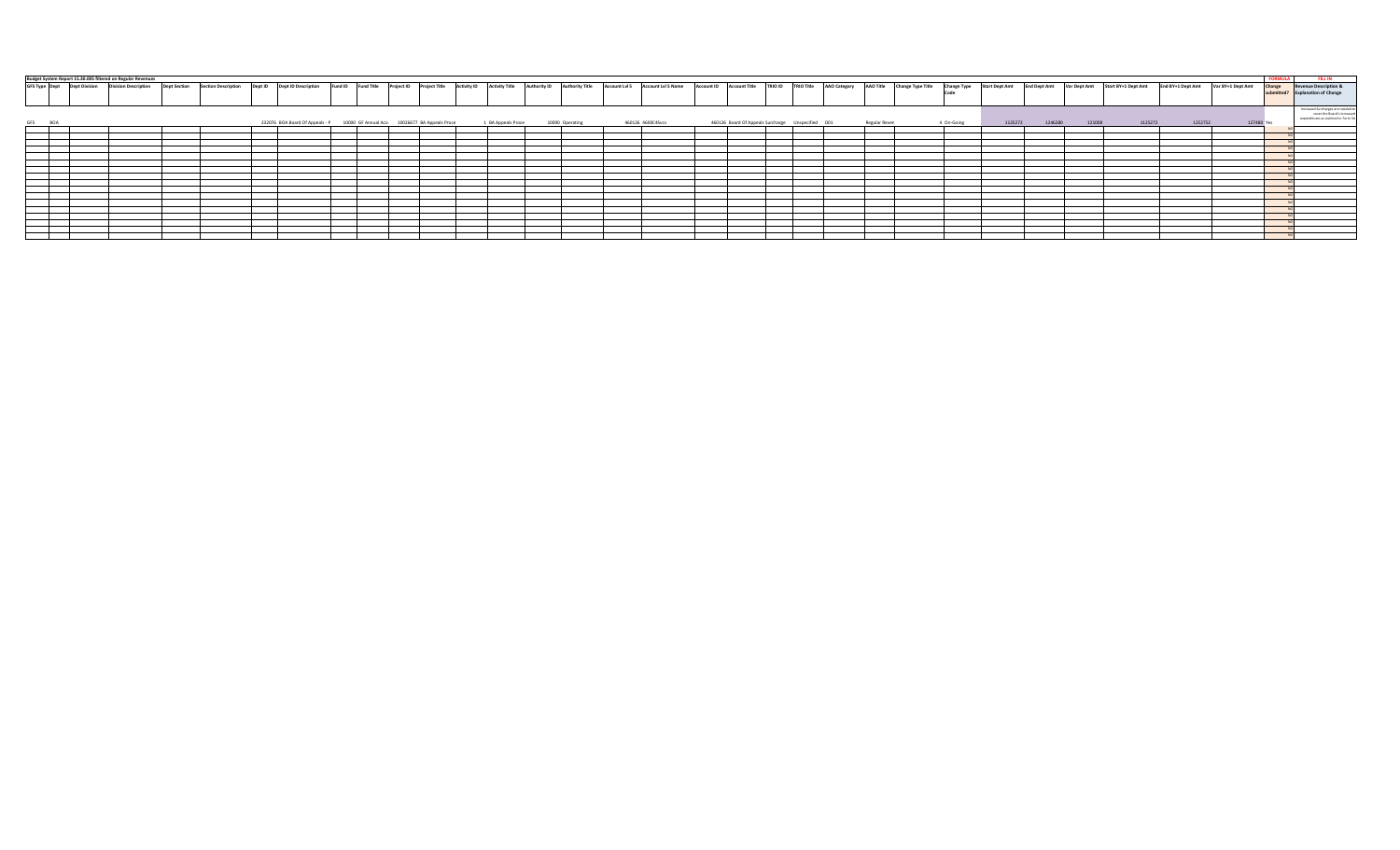### **Budget Form 2B: Schedule of Licenses, Permits, Fines & Service Charges**

DEPARTMENT:

**Inflation Factor for FY 2020-21 Fee Auto Increase as per Code Section \*\* Inflation Factor for FY 2021-22 Fee Auto Increase as per Code Section \*\***

### **CPI will be updated in January 2020. Call Controller's Budget Office to confirm CPI before submitting.**

### **TABLE 1 - MODIFIED AND NEW FEES**

| Fee<br><b>Status</b><br>Item<br>M/N   | Description                                                                     | Code<br>Authorization                                           | Auto CPI<br>Adjust<br>Yes/No |                                             | Account Code Account Title Fund Code | Fund Title       | Authority<br>Code | Authority Title | Department<br>Code | Department<br>Title |              |               |      | Project Code Project Title Activity Code Activity Title (e.g., per sq. | <b>Unit Basis</b><br>$ft.$ )          | FY 2019-20 FY 2019-20<br>Fee | Units (Est. | FY 2019-20<br>Revenue<br>Proposed | Y 2019-21<br>Cost<br>Recovery           | Fee**     | Y 2020-21 FY 2020-21<br>Units (Est.) | FY 2020-21<br>Revenue<br>Proposed | Y 2020-21<br>Cost<br>Recovery           | FY 2021- FY 2021-22<br>22 Fee **<br>Units (Est.) | FY 2021-22<br>Revenue<br>Proposed | Y 2021-2<br>Cost<br>Recovery            | Fiscal<br>Year of<br>Last                    | Fee Prior to<br>Last<br>Increase |
|---------------------------------------|---------------------------------------------------------------------------------|-----------------------------------------------------------------|------------------------------|---------------------------------------------|--------------------------------------|------------------|-------------------|-----------------|--------------------|---------------------|--------------|---------------|------|------------------------------------------------------------------------|---------------------------------------|------------------------------|-------------|-----------------------------------|-----------------------------------------|-----------|--------------------------------------|-----------------------------------|-----------------------------------------|--------------------------------------------------|-----------------------------------|-----------------------------------------|----------------------------------------------|----------------------------------|
| $\overline{1}$                        |                                                                                 |                                                                 |                              |                                             |                                      |                  |                   |                 |                    |                     |              |               |      |                                                                        |                                       |                              |             |                                   | (Est.)                                  |           |                                      |                                   | (Est.)                                  |                                                  |                                   | (Est.)                                  | Increase                                     |                                  |
| $\overline{2}$<br>3 <sup>1</sup>      |                                                                                 |                                                                 |                              |                                             |                                      |                  |                   |                 |                    |                     |              |               |      |                                                                        |                                       |                              |             | ۰.                                |                                         |           |                                      |                                   |                                         |                                                  | $\sim$                            |                                         |                                              |                                  |
| $\begin{array}{c} 4 \\ 5 \end{array}$ |                                                                                 |                                                                 |                              |                                             |                                      |                  |                   |                 |                    |                     |              |               |      |                                                                        |                                       |                              |             |                                   |                                         |           |                                      |                                   |                                         |                                                  |                                   |                                         |                                              |                                  |
| 6                                     |                                                                                 |                                                                 |                              |                                             |                                      |                  |                   |                 |                    |                     |              |               |      |                                                                        |                                       |                              |             |                                   |                                         |           |                                      |                                   |                                         |                                                  |                                   |                                         |                                              |                                  |
| 7 <sup>1</sup><br>8 <sup>1</sup>      |                                                                                 |                                                                 |                              |                                             |                                      |                  |                   |                 |                    |                     |              |               |      |                                                                        |                                       |                              |             |                                   |                                         |           |                                      |                                   |                                         |                                                  |                                   |                                         |                                              |                                  |
| 9                                     |                                                                                 |                                                                 |                              |                                             |                                      |                  |                   |                 |                    |                     |              |               |      |                                                                        |                                       |                              |             |                                   |                                         |           |                                      |                                   |                                         |                                                  |                                   |                                         |                                              |                                  |
| 10                                    |                                                                                 |                                                                 |                              |                                             |                                      |                  |                   |                 |                    |                     |              |               |      |                                                                        |                                       |                              |             |                                   |                                         |           |                                      |                                   |                                         |                                                  |                                   |                                         |                                              |                                  |
|                                       | <b>TABLE 2 - CONTINUING FEES</b>                                                |                                                                 |                              |                                             |                                      |                  |                   |                 |                    |                     |              |               |      |                                                                        |                                       |                              |             |                                   |                                         |           |                                      |                                   |                                         |                                                  |                                   |                                         |                                              |                                  |
| Fee<br>Item<br><b>Status</b>          | Description                                                                     | Code<br>Authorization                                           | Auto CPI<br>Adjust<br>Yes/No |                                             | Account Code Account Title Fund Code | Fund Title       | Authority<br>Code | Authority Title | Department<br>Code | Department<br>Title | Project Code | Project Title |      | Activity Code Activity Title                                           | Unit Basis<br>(e.g., per sq.<br>ft./) | FY 2019-20 FY 2019-20<br>Fee | Units (Est. | FY 2019-20<br>Revenue<br>Proposed | FY 2019-2<br>Cost<br>Recovery<br>(Est.) | Fee**     | Y 2020-21 FY 2020-21<br>Units (Est.) | FY 2020-21<br>Revenue<br>Proposed | FY 2020-2<br>Cost<br>Recovery<br>(Est.) | FY 2021- FY 2021-22<br>22 Fee**<br>Units (Est.)  | FY 2021-22<br>Revenue<br>Proposed | FY 2021-2<br>Cost<br>Recovery<br>(Est.) | <b>Fiscal</b><br>Year of<br>Last<br>Increase | Fee Prior to<br>Last<br>Increase |
|                                       | Appeal Fees -<br>Zoning<br>Administrator                                        | Bus. & Tax<br>Reg. Code Art<br>, Sec.                           |                              | Permit<br>Application                       |                                      |                  |                   |                 |                    |                     |              |               |      |                                                                        |                                       |                              |             |                                   |                                         |           |                                      |                                   |                                         |                                                  |                                   |                                         |                                              |                                  |
| 11                                    | Variance<br>Appeal Fees -                                                       | B(e)(1)(A)<br>Bus. & Tax                                        |                              | 460124 Filing Fees                          | 10000                                | <b>GF Annual</b> | 0000              |                 | 32076              |                     | 0026677      |               |      |                                                                        | Per Appeal                            | 600                          |             | \$ 1,200.00                       | 9%                                      | \$ 600.00 |                                      | 1,200.00                          | 8%                                      | \$600.00                                         | 1,200.00                          | 8%                                      |                                              | 2010 \$ 400.00                   |
|                                       | Other Zoning<br>Administrator                                                   | Reg. Code Art.<br>1, Sec.                                       |                              | Permit<br>Application                       |                                      |                  |                   |                 |                    |                     |              |               |      |                                                                        |                                       |                              |             |                                   |                                         |           |                                      |                                   |                                         |                                                  |                                   |                                         |                                              |                                  |
|                                       | Decision<br>Appeal Fees                                                         | B(e)(1)(B)                                                      |                              | 460124 Filing Fees                          |                                      | <b>GF Annual</b> |                   |                 |                    |                     | 0026677      |               |      |                                                                        | Per Appeal                            |                              |             | 12,000.00                         | 9%                                      | \$600.00  |                                      | 12,000.00                         | 8%                                      | \$600.00                                         | 12,000.00                         | 8%                                      |                                              | 2010 \$400.00                    |
|                                       | Dept. of Building<br>Inspection,<br>residential hotel<br>or apartment           | Bus. & Tax<br>Reg. Code Art.                                    |                              | Permit                                      |                                      |                  |                   |                 |                    |                     |              |               |      |                                                                        |                                       |                              |             |                                   |                                         |           |                                      |                                   |                                         |                                                  |                                   |                                         |                                              |                                  |
|                                       | conversion<br>permit                                                            | 1, Sec.<br>8(e)(2)(A)                                           |                              | Application<br>460124 Filing Fees           | 10000                                | <b>GF Annual</b> | 10000             |                 |                    |                     | 0026677      |               |      |                                                                        | Per Appeal                            |                              |             |                                   |                                         | \$525.00  |                                      |                                   |                                         | \$525.00                                         |                                   | 0%                                      |                                              |                                  |
|                                       | Appeal Fees<br>Dept. of Building<br>Inspection,<br>building<br>demolition or    | Bus. & Tax<br>Reg. Code Art.<br>1, Sec.                         |                              | Permit<br>Application                       |                                      |                  |                   |                 |                    |                     |              |               |      |                                                                        |                                       |                              |             |                                   |                                         |           |                                      |                                   |                                         |                                                  |                                   |                                         |                                              |                                  |
| 14                                    | other permit                                                                    | 8(e)(2)(B)                                                      |                              | 460124 Filing Fees                          | 10000                                | <b>GF Annual</b> | 10000             |                 | 232076             |                     | 0026677      |               |      |                                                                        | Per Appeal                            | 175                          |             | 70 \$ 12,250.00                   | 3%                                      | \$175.00  |                                      | 70 \$ 12,250.00                   | 2%                                      | \$175.00                                         | 70 \$ 12,250.00                   | 2%                                      |                                              | 2010 \$ 100.00                   |
|                                       | Appeal Fees -<br>Dept. of Building Bus. & Tax<br>Inspection,<br>imposition of   | Reg. Code Art.<br>1, Sec.                                       |                              | Permit<br>Application                       |                                      |                  |                   |                 |                    |                     |              |               |      |                                                                        |                                       |                              |             |                                   |                                         |           |                                      |                                   |                                         |                                                  |                                   |                                         |                                              |                                  |
|                                       | penalty<br>Appeal Fees                                                          | (e)(2)(C)                                                       |                              | 460124 Filing Fees                          | 10000                                | <b>GF Annual</b> | 10000             |                 |                    |                     | 10026677     |               |      |                                                                        | Per Appeal                            |                              |             |                                   |                                         | ann c     |                                      |                                   | 0%                                      | 300.00                                           |                                   | 0%                                      |                                              | 2010 \$ 200.00                   |
|                                       | Police Dept. &<br>Entertainment<br>usiness                                      | Bus. & Tax<br>Comm., permit to Reg. Code Art.<br>1, Sec.        |                              | Permit<br>Application                       |                                      |                  |                   |                 |                    |                     |              |               |      |                                                                        |                                       |                              |             |                                   |                                         |           |                                      |                                   |                                         |                                                  |                                   |                                         |                                              |                                  |
|                                       | owner/operator<br>Appeal Fees -                                                 | 8(e)(3)(A)                                                      |                              | 460124 Filing Fees                          | 10000                                | <b>GF Annual</b> | 10000             |                 | 232076             |                     | 10026677     |               |      |                                                                        | Per Appeal                            |                              |             |                                   | 0%                                      | \$375.00  |                                      |                                   |                                         | \$375.00                                         |                                   | 0%                                      |                                              | 2010 \$ 250.00                   |
|                                       | Police Dept. &<br>Entertainment<br>employee or                                  | Bus. & Tax<br>Comm., permit to Reg. Code Art.<br>1, Sec,        |                              | Permit<br>Application                       |                                      |                  |                   |                 |                    |                     |              |               |      |                                                                        |                                       |                              |             |                                   |                                         |           |                                      |                                   |                                         |                                                  |                                   |                                         |                                              |                                  |
|                                       | contract worker<br>Appeal Fees -                                                | 8(e)(3)(A)                                                      |                              | 460124 Filing Fees                          | 10000                                | GF Annual        | 10000             |                 | 32076              |                     | 0026677      |               |      |                                                                        | Per Appeal                            | 150                          |             |                                   | 2%                                      | \$150.00  |                                      |                                   | 0%                                      | \$150.00                                         |                                   | 0%                                      |                                              | 2010 \$ 100.00                   |
| 18                                    | Police Dept. &<br>Entertainment<br>Comm., permit<br>revocation or<br>suspension | Bus. & Tax<br>Reg. Code Art.<br>1, Sec,<br>8(d)(3)(B)           |                              | Application<br>460124 Filing Fees           | 10000                                | <b>GF Annual</b> | 10000             |                 | 232076             | <b>BOA</b>          | 10026677     |               | 0001 |                                                                        | Per Appeal                            | 375                          |             |                                   | 0%                                      | \$ 375.00 |                                      |                                   | 0%                                      | \$375.00                                         |                                   | 0%                                      |                                              | 2010 \$250.00                    |
|                                       | Appeal Fees -<br>Dept. of Public                                                | Bus. & Tax                                                      |                              | Permit                                      |                                      |                  |                   |                 |                    |                     |              |               |      |                                                                        |                                       |                              |             |                                   |                                         |           |                                      |                                   |                                         |                                                  |                                   |                                         |                                              |                                  |
| 19                                    | Works, tree                                                                     | Reg. Code Art.<br>removal by City 1, Sec. 8(e)(4)<br>Bus. & Tax |                              | Application<br>460124 Filing Fees           | 10000                                | <b>GF Annual</b> | 10000             |                 | 232076             | <b>BOA</b>          | 10026677     |               | 0001 |                                                                        | Per Appeal                            | 100                          |             | 26 \$ 2,600.00                    | 1%                                      | \$100.00  |                                      | 26 \$ 2,600.00                    | 1.33%                                   | \$100.00                                         | 26 \$ 2,600.00                    | 17.22%                                  |                                              | 2010 \$ 75.00                    |
|                                       | Planning                                                                        | Reg. Code Art.<br>1 Sec.                                        |                              | Permit<br>Application                       |                                      |                  |                   |                 |                    |                     |              |               |      |                                                                        |                                       |                              |             |                                   |                                         |           |                                      |                                   |                                         |                                                  |                                   |                                         |                                              |                                  |
| 20                                    | Commission                                                                      | 8(e)(1)(B)                                                      |                              | 460124 Filing Fees                          |                                      | <b>SF Annual</b> |                   |                 |                    |                     | 0026677      |               |      |                                                                        | Per Appeal                            | 600                          |             | 6,000.00                          | 9%                                      | \$600.00  | 10S                                  | 6,000.00                          | 8.00%                                   | \$600.00                                         | 6,000.00<br>$10$ $\sqrt{S}$       | 7.95%                                   |                                              | 2010 \$ 400.00                   |
| 21                                    | Appeal Fees -<br>Other Order or<br>Decision                                     | Bus. & Tax<br>Reg. Code Art.<br>Sec. 8(e)(5)                    |                              | Permit<br>Application<br>460124 Filing Fees | nnon                                 | <b>GF Annual</b> | 0000              |                 | 232076             |                     | 10026677     |               |      |                                                                        | Per Appeal                            | 300                          |             | 20 \$ 6,000.00                    | 4%                                      | \$300.00  |                                      | 20 \$ 6,000.00                    | 4.00%                                   | \$300.00                                         | 20 \$ 6,000.00                    | 3.97%                                   |                                              | 2010 \$ 200.00                   |
|                                       |                                                                                 | Bus. & Tax                                                      |                              | Permit                                      |                                      |                  |                   |                 |                    |                     |              |               |      |                                                                        |                                       |                              |             |                                   |                                         |           |                                      |                                   |                                         |                                                  |                                   |                                         |                                              |                                  |
| 22                                    | Requests                                                                        | Fees - Rehearing Reg. Code Art.<br>1, Sec. 8(e)(6)              |                              | Application<br>460124 Filing Fees           |                                      | <b>GF Annual</b> | 10000             |                 | 32076              |                     | 10026677     |               |      |                                                                        | Per Request                           | 150                          |             | 12 \$ 1,800.00                    | 2%                                      | \$150.00  | 12S                                  | 1,800.00                          | 2.00%                                   | \$150.00                                         | 1,800.00<br>12S                   | 1.99%                                   |                                              | 2010 \$ 100.00                   |
|                                       | Fees -<br>Jurisdiction<br>Requests                                              | Bus. & Tax<br>Reg. Code Art.<br>1, Sec. 8(e)(7)                 |                              | Permit<br>Application<br>460124 Filing Fees | 10000                                | <b>GF Annual</b> |                   |                 |                    |                     | 10026677     |               |      |                                                                        | Per Request                           | 150                          |             | 1,200.00                          |                                         | 150.00    |                                      | 1.200.00                          | 2.00%                                   | \$150.00                                         | 1.200.00                          | 1.99%                                   |                                              | 2010                             |

**Fee Status:** C Continuing<br>M Modified<br>N New

D Discontinued

Note:<br>\*\* If Auto CPI adjustment = Yes, FY 2020-21 and FY 2021-22 Fee will be automatically generated based on the inflation factor determined by the Controller.<br>■ If Auto CPI adjustment = No, FY 2020-21 and FY 2021-22 Fee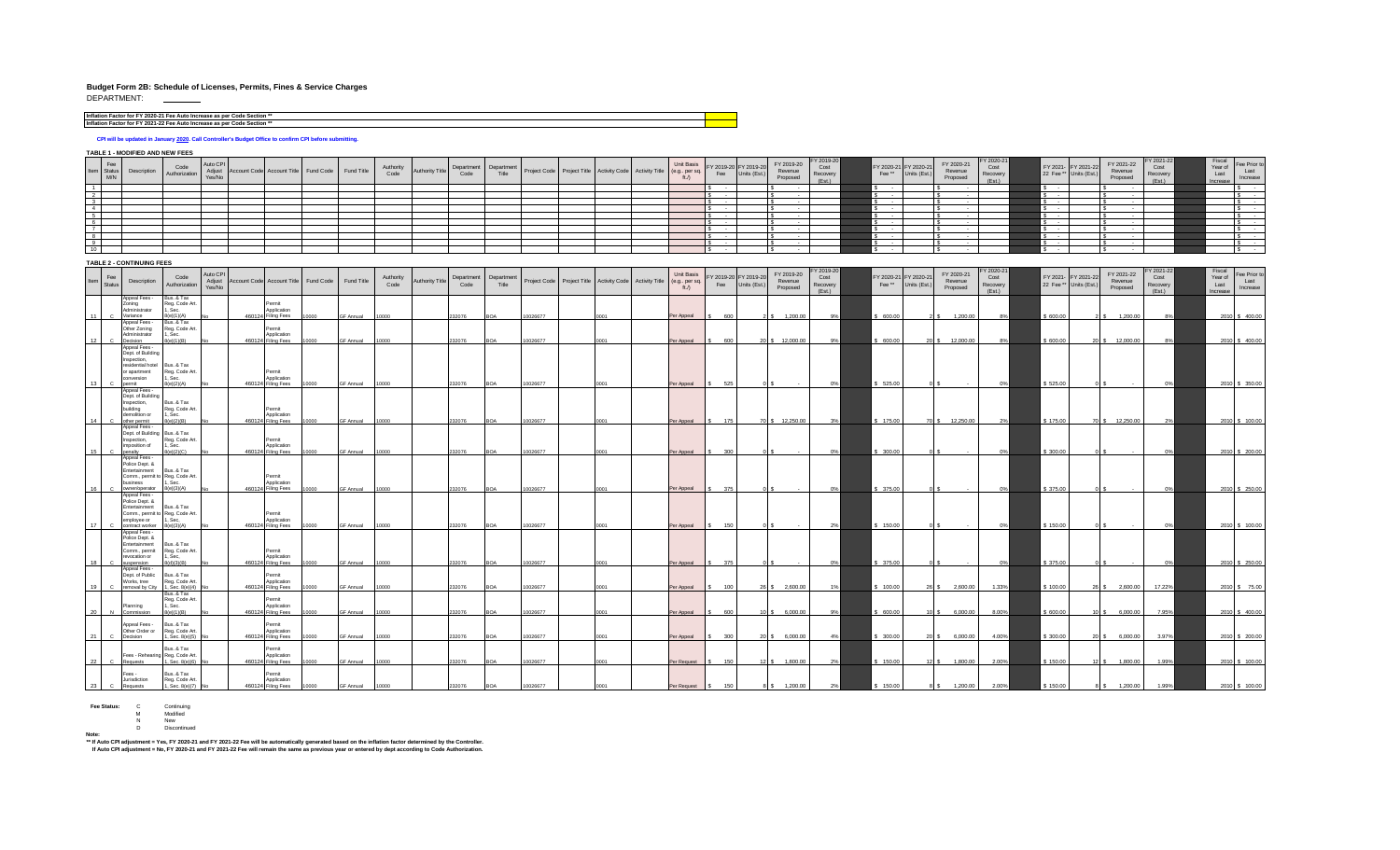**BUDGET FORM ARC Experimental computers to Pring Pays 2**<br>Form the second the second section of the second section of the second section of the second box<br> $\mathbf{F}$  and the second section of the SEM Second Contains the seco

|                |                                                               |                      |                     |                     |                |                                   |                   |                           |            |                                |            |                         |              |                 |              |                     |            |                                       |         |             |              |                    |                   |                                 |        | Total BY Expenditure Variance: |              | \$\$714             | Total BY+1 Expenditure Variance: |                   |       |                                         |                                                                           |                                                                                                                                                        |  |
|----------------|---------------------------------------------------------------|----------------------|---------------------|---------------------|----------------|-----------------------------------|-------------------|---------------------------|------------|--------------------------------|------------|-------------------------|--------------|-----------------|--------------|---------------------|------------|---------------------------------------|---------|-------------|--------------|--------------------|-------------------|---------------------------------|--------|--------------------------------|--------------|---------------------|----------------------------------|-------------------|-------|-----------------------------------------|---------------------------------------------------------------------------|--------------------------------------------------------------------------------------------------------------------------------------------------------|--|
|                | Budget System Regort 15,30,005 filtered on Gross Expenditures |                      |                     |                     |                |                                   |                   |                           |            |                                |            |                         |              |                 |              |                     |            |                                       |         |             |              |                    |                   |                                 |        |                                |              |                     |                                  |                   |       |                                         |                                                                           |                                                                                                                                                        |  |
| GES Tump Dated | Dept Division                                                 | Division Description | <b>Dept Section</b> | Section Description | <b>Deat ID</b> | Dept ID Description               | <b>Council HD</b> |                           | Project ID | <b>Project Title</b>           | Artists II | Articles This           | Authority ID | Authority Title | Account Lv15 | Account Lvl 5 Name  | Account ID | <b>Account Title</b>                  | TRIO ID | TRIO Title  | AAO Category | AAO Title          | Change Type Title | Change Type Code Start Dept Amt |        | End Deat Amt                   | Var Dank Amt | Start BY+1 Dept Amt | End BY+1 Dept Amt                | Var 8Y+1 Dept Amt |       | Change submitted? Explanation of Change |                                                                           |                                                                                                                                                        |  |
|                |                                                               |                      |                     |                     |                |                                   |                   |                           |            |                                |            |                         |              |                 |              |                     |            |                                       |         |             |              |                    |                   |                                 |        |                                |              |                     |                                  |                   |       |                                         |                                                                           |                                                                                                                                                        |  |
|                |                                                               |                      |                     |                     |                |                                   |                   |                           |            |                                |            |                         |              |                 |              |                     |            |                                       |         |             |              |                    |                   |                                 |        |                                |              |                     |                                  |                   |       |                                         |                                                                           |                                                                                                                                                        |  |
|                |                                                               |                      |                     |                     |                |                                   |                   |                           |            |                                |            |                         |              |                 |              |                     |            |                                       |         |             |              |                    |                   |                                 |        |                                |              |                     |                                  |                   |       |                                         |                                                                           |                                                                                                                                                        |  |
|                |                                                               |                      |                     |                     |                | 232076 BOA Board Of Appeals - PAB |                   | 10000 GF Annual Account 1 |            | 10036677 BA Appeals Processing |            | 1 BA Appeals Processing |              | 10000 Operating |              | 501010 50105alary   |            | 503310 Penn Salaries-Misc-Regular     |         | Unspecified |              | Gross Expenditures | 4 On-Going        |                                 | 504892 | 53601                          |              |                     |                                  | 533689            |       |                                         | Mandatory Salary increases plus funding for Prop F @ .11 FTE              |                                                                                                                                                        |  |
|                |                                                               |                      |                     |                     |                | 222076 BOA Board Of Appeals - PAB |                   | 10000 GF Annual Account 1 |            | 33326677 BA Appeals Processing |            | 1 BA Appeals Processing |              | 10000 Operating |              | 513010 5130Frimer   |            | 513010 Retire City Misc               |         | Unspecified |              | Gross Expenditures | 4 On-Goine        |                                 | 111516 | 11405                          |              |                     | 109077                           | 110546            |       |                                         | mandatory increase                                                        |                                                                                                                                                        |  |
|                |                                                               |                      |                     |                     |                | 232076 BOA Board Of Appeals - PAB |                   | 10000 GF Annual Account 1 |            | 10026677 BA Appeals Processing |            | 1 BA Appeals Processing |              | 10000 Operating |              | 514010 5130Fringe   |            | 514010 Social Security (Oasd & Hi)    |         | Unspecified |              | Gross Expenditures | 4 On-Going        |                                 | 29638  | 30328                          |              |                     |                                  | 21250             |       |                                         | mandatory increase                                                        |                                                                                                                                                        |  |
|                |                                                               |                      |                     |                     |                | 232076 BOA Board Of Appeals - PAB |                   | 10000 GF Annual Account   |            | 10036677 BA Appeals Processing |            | 1 BA Appeals Processing |              | 10000 Operating |              | 514020 5120Fringe   |            | 514020 Social Sec-Medicare (4) Only   |         | Unspecified |              | Gross Expenditures | 4 On-Goine        |                                 | 7481   |                                |              |                     |                                  |                   |       |                                         | mandatory increase                                                        |                                                                                                                                                        |  |
|                |                                                               |                      |                     |                     |                | 222076 BOA Board Of Appeals - PAB |                   | 10000 GF Annual Account 1 |            | 10026677 BA Appeals Processing |            | 1 BA Appeals Processing |              | 10000 Operating |              | \$15010 \$130Fringe |            | \$15010 Health Service-City Match     |         | Unspecified |              | Gross Expenditures | 4 On-Going        |                                 | 21438  | 21854                          |              |                     |                                  | 22134             |       |                                         | mandatory increase                                                        |                                                                                                                                                        |  |
|                |                                                               |                      |                     |                     |                | 232076 BOA Board Of Appeals - PAB |                   | 10000 GF Annual Account   |            | 10026677 BA Appeals Processing |            | 1 BA Appeals Processing |              | 10000 Operating |              | 515710 5130Fringe   |            | 515710 Dependent Coverage             |         | Unspecified |              | Gross Expenditures | 4 On-Going        |                                 | 49828  | 50011                          |              | 1107                |                                  |                   |       |                                         | mandatory increase                                                        |                                                                                                                                                        |  |
|                |                                                               |                      |                     |                     |                | 232076 BOA Board Of Appeals - PAB |                   | 10000 GF Annual Account 1 |            | 33326677 BA Appeals Processing |            | 1 BA Appeals Processing |              | 10000 Operating |              | 516010 5130Fringe   |            | 516010 Dental Coverage                |         | Unspecified |              | Gross Expenditures | On-Goine          |                                 | 6189   | 637                            |              |                     |                                  |                   |       |                                         | mandatory increase                                                        |                                                                                                                                                        |  |
|                |                                                               |                      |                     |                     |                | 232076 BOA Board Of Appeals - PAB |                   | 10000 GF Annual Account 1 |            | 33326677 BA Appeals Processing |            | 1 BA Appeals Processing |              | 10000 Operating |              | 517010 5130Fringe   |            | 517010 Unemployment Insurance         |         | Unspecified |              | Gross Expenditures | 4 On-Going        |                                 | 1291   | 142                            |              |                     |                                  |                   |       |                                         | mandatory increase                                                        |                                                                                                                                                        |  |
|                |                                                               |                      |                     |                     |                | 232076 BOA Board Of Appeals - PAB |                   | 10000 GF Annual Account   |            | 10026677 BA Appeals Processing |            | 1 BA Appeals Processing |              | 10000 Operating |              | 519120 5130Frimer   |            | 519120 Long Term Disability Insurance |         | Unspecified |              | Gross Expenditures | 4 On-Goine        |                                 | 1188   |                                |              |                     |                                  |                   |       |                                         | mandatory increase                                                        |                                                                                                                                                        |  |
|                |                                                               |                      |                     |                     |                | 232076 BOA Board Of Appeals - PAB |                   | 10000 GF Annual Account 1 |            | 33326677 BA Appeals Processing |            | 1 BA Appeals Processing |              | 10000 Operating |              | 519990 5130Fringe   |            | 519990 Other Fringe Benefits          |         | Unspecified |              | Gross Expenditures | 4 On-Going        |                                 |        | 2000                           |              |                     |                                  |                   |       |                                         |                                                                           | budents have not covered actual fringe costs for BOA a shortfall of approximately \$20,000 for FY19 and FY18; 20,000 added to ensure costs are covered |  |
|                |                                                               |                      |                     |                     |                | 222076 BOA Board Of Appeals - PAB |                   | 10000 GF Annual Account 1 |            | 10036677 BA Appeals Processing |            | 1 BA Appeals Processing |              | 10000 Operating |              | 522000 5210NPSvcs   |            | 522000 Training - Budget              |         | Unspecified |              | Gross Expenditures | 4 On-Going        |                                 | 2000   |                                |              |                     |                                  |                   |       |                                         | training funds have not been utilized so a reduction is warranted         |                                                                                                                                                        |  |
|                |                                                               |                      |                     |                     |                | 232076 BOA Board Of Appeals - PAB |                   | 10000 GF Annual Account 1 |            | 10026677 BA Appeals Processing |            | 1 BA Appeals Processing |              | 10000 Operating |              | 523050 5210NPSvcs   |            | 523050 Employee Recognition           |         | Unspecified |              | Gross Expenditures | 4 On-Goine        |                                 |        |                                |              |                     |                                  |                   |       |                                         | employee recognition funds not needed                                     |                                                                                                                                                        |  |
|                |                                                               |                      |                     |                     |                | 232076 BOA Board Of Appeals - PAB |                   | 10000 GF Annual Account 1 |            | 10026677 BA Appeals Processing |            |                         |              | 10000 Operating |              | 527000 5210NPSvcs   |            |                                       |         | Unspecified |              | Gross Expenditures | 4 On-Goine        |                                 | 57992  | 7298                           |              |                     |                                  |                   |       |                                         | increased annual licensing costs for the Board's appeal management system |                                                                                                                                                        |  |
|                |                                                               |                      |                     |                     |                |                                   |                   |                           |            |                                |            | 1 BA Appeals Processing |              |                 |              |                     |            | 527000 Prof & Specialized Sycs-Rdgt   |         |             |              |                    |                   |                                 |        |                                |              |                     |                                  |                   |       |                                         |                                                                           |                                                                                                                                                        |  |
|                |                                                               |                      |                     |                     |                | 232076 BOA Board Of Appeals - PAB |                   | 10000 GF Annual Account 1 |            | 10026677 BA Appeals Processing |            | 1 BA Appeals Processing |              | 10000 Operating |              | 581180 5810OthDep   |            | S81180 GF-Con-Fast Team               |         | Unspecified |              | Gross Expenditures | 4 On-Going        |                                 |        | 2288                           |              | 22880               |                                  |                   | 22880 |                                         | cost for controller's office performing accounting functions for BOA      |                                                                                                                                                        |  |
|                |                                                               |                      |                     |                     |                | 232076 BOA Board Of Appeals - PAB |                   | 10000 GF Annual Account   |            | 10026677 BA Appeals Processing |            | 1 BA Appeals Processing |              | 10000 Operating |              | 581210 5810OthDeg   |            | \$81210 OT Technology Infrastructure  |         | Unspecified |              | Gross Expenditures | 4 On-Going        |                                 | 11967  | 3686                           |              |                     |                                  |                   |       |                                         | cost for DT providing technical support to Board office                   |                                                                                                                                                        |  |
|                |                                                               |                      |                     |                     |                | 222076 BOA Board Of Appeals - PAB |                   | 10000 GF Annual Account   |            | 10026677 BA Appeals Processing |            | 1 BA Appeals Processing |              | 10000 Operating |              | 581820 5810OthDep   |            | SE1820 Is-Purch-Reproduction          |         | Unspecified |              | Gross Expenditures | 4 On-Goine        |                                 |        | 30051                          |              | 1000                |                                  |                   |       |                                         |                                                                           | cost for Report to send Roard hearing notification postcards in the guard the Roard Office Insee an R10E clad-                                         |  |
|                |                                                               |                      |                     |                     |                | 232076 BOA Board Of Appeals - PAB |                   | 10000 GE Annual Account   |            | 10020677 BA Appeals Processing |            | 1 BA Appeals Processin  |              | 10000 Operating |              | SE1890 SE10OthDep   |            | SE1890 GF-Rent Paid To Real Estate    |         | Horney Rad  |              | Const Expenditure  |                   |                                 |        |                                |              |                     |                                  |                   |       |                                         |                                                                           | overlap of rent paid for 1650 Mission and 49 SW; rent will not be gaid in F/22 for 1650 Mission.                                                       |  |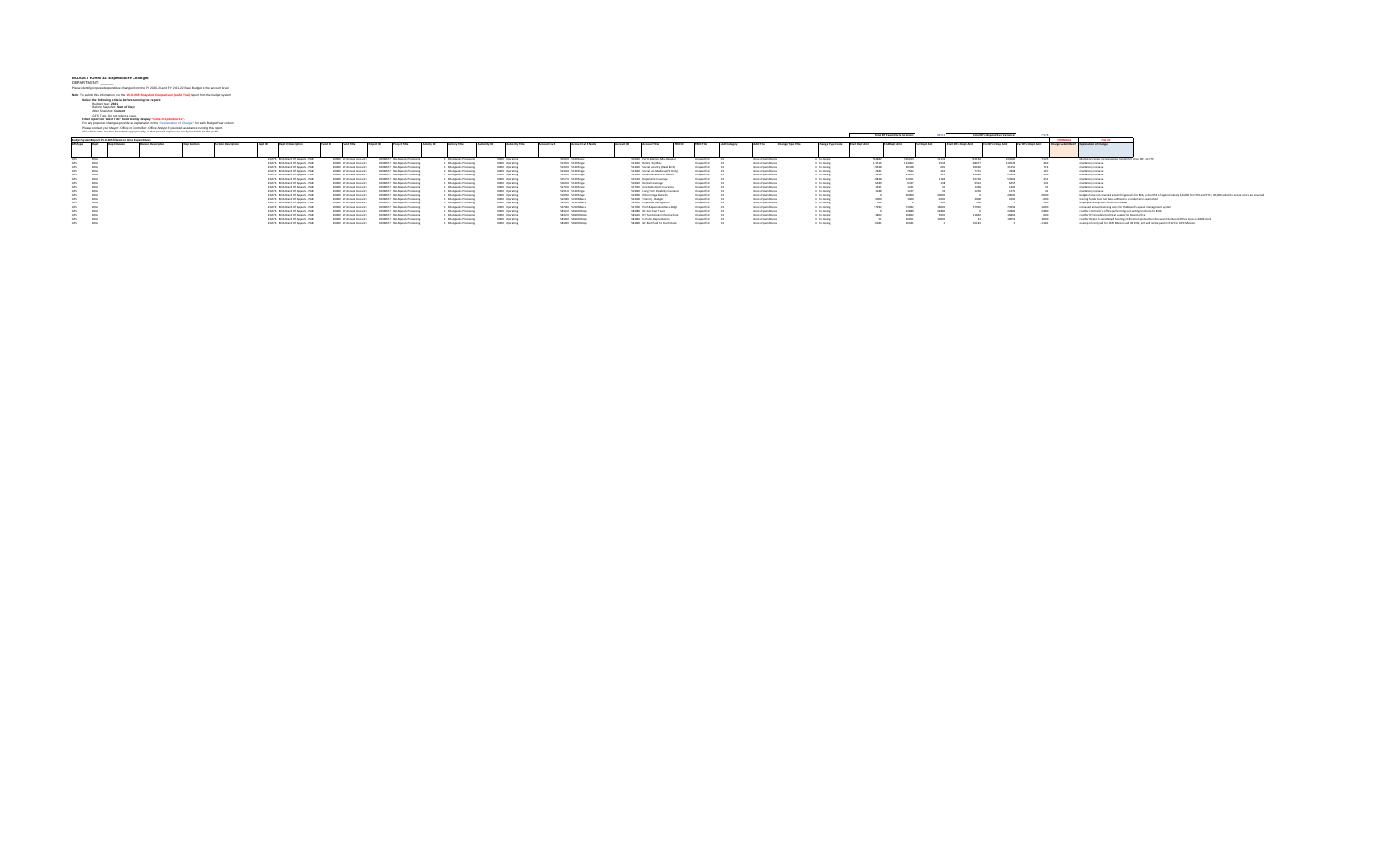$\begin{split} \textbf{D}(\textbf{D}(\textbf{D}(\textbf{D}(\textbf{D}(\textbf{D}(\textbf{D}(\textbf{D}(\textbf{D}(\textbf{D}(\textbf{D}(\textbf{D}(\textbf{D}(\textbf{D}(\textbf{D}(\textbf{D}(\textbf{D}(\textbf{D}(\textbf{D}(\textbf{D}(\textbf{D}(\textbf{D}(\textbf{D}(\textbf{D}(\textbf{D}(\textbf{D}(\textbf{D}(\textbf{D}(\textbf{D}(\textbf{D}(\textbf{D}(\textbf{D}(\textbf{D}(\textbf{D}(\textbf{D}(\textbf{D$ 

| Sudert System Search 15, 50,000 Milwed are Search Town Search 15 and Search 15 and Search |                   | Total BY FTE Variance<br>Start Onat FTE                                                                                                                                                                                                                                                                                  |  |  |                  |  |                                  |                                                   |  |                            |  |                  |                  |  |  |                            |                                           |                                                               |                                       |  |     |              |              |                       |                     |              |  |                                                                                                                         |      |                                |                                                                                                                                                   |
|-------------------------------------------------------------------------------------------|-------------------|--------------------------------------------------------------------------------------------------------------------------------------------------------------------------------------------------------------------------------------------------------------------------------------------------------------------------|--|--|------------------|--|----------------------------------|---------------------------------------------------|--|----------------------------|--|------------------|------------------|--|--|----------------------------|-------------------------------------------|---------------------------------------------------------------|---------------------------------------|--|-----|--------------|--------------|-----------------------|---------------------|--------------|--|-------------------------------------------------------------------------------------------------------------------------|------|--------------------------------|---------------------------------------------------------------------------------------------------------------------------------------------------|
|                                                                                           |                   | <b>Ema Ora Title</b><br><b>Deat Indian</b><br><b>Associated School</b><br><b>Sma Die Grafe</b><br><b>Julherby Title</b><br><b>James Dan ID</b><br>Job Clean Title<br><b>Dreamlessed I</b><br><b>Automotive Titibe</b><br><b>Blacket</b><br><b>Elen Description</b><br><b>Bell No.</b><br><b><i><u>Desartment</u></i></b> |  |  |                  |  |                                  |                                                   |  |                            |  |                  |                  |  |  |                            |                                           |                                                               |                                       |  |     |              |              |                       |                     |              |  |                                                                                                                         |      |                                |                                                                                                                                                   |
|                                                                                           | Walen Description |                                                                                                                                                                                                                                                                                                                          |  |  | Description      |  |                                  |                                                   |  |                            |  |                  |                  |  |  |                            |                                           |                                                               |                                       |  |     | End Deat FTE | Var Deut Pit | <b>Start Drut And</b> | <b>End Oned And</b> | Var Ored And |  | Start EP-1 Dead PTE End EP-1 Dead PTE Vor BTV-1 Dead PTE Eta+1 BTV-1 Dead And EP-1 Dead And EPS-1 Dead And EPTE Changes |      | <b><i><u>Schwitted</u></i></b> | <b>Smaunt Oranges</b> Explanation of FTE and/or Smaunt                                                                                            |
|                                                                                           |                   |                                                                                                                                                                                                                                                                                                                          |  |  | <b>TENFRA B</b>  |  |                                  | <b>Bill Associate Bookseatten</b><br>1,975        |  | 2 Richard Rockster         |  | 10000 Carrieting | SODDistant       |  |  |                            | Prom Former More \$273 C  Legal Septiment |                                                               | 21 PH LINK IS BENES C                 |  |     |              |              |                       |                     |              |  |                                                                                                                         | 1148 |                                | Adjustication for excess than investigate in the form want<br>Authority Pro College Avenue Concerned May<br><b>Backmarker and define shorters</b> |
|                                                                                           |                   |                                                                                                                                                                                                                                                                                                                          |  |  |                  |  |                                  | 1 Bill Annexis Romancis<br>1,977,546              |  | 1 B&Assnab Processing      |  | 10000 Operating  | <b>SOSSIMAN</b>  |  |  |                            |                                           | Toyot Expectations, MMV14 T  Case This Adjustment - Mix 1879. | Senial Class Previated 3              |  |     |              |              |                       |                     |              |  |                                                                                                                         |      |                                |                                                                                                                                                   |
|                                                                                           |                   |                                                                                                                                                                                                                                                                                                                          |  |  |                  |  |                                  | 1 B.S. Awarrach Processin<br>ww                   |  | 1 Bill Assess Processing   |  | 10000 Operating  | <b>SIEPrivan</b> |  |  |                            | lane Europeithus \$171 C.                 | <b>Legisland Analysis</b>                                     | 21 GIL-10CAL23, PROFES C              |  |     |              |              |                       |                     |              |  |                                                                                                                         |      |                                | me-hammarings                                                                                                                                     |
|                                                                                           |                   |                                                                                                                                                                                                                                                                                                                          |  |  |                  |  |                                  | <b>Bill Annexis Romanci</b><br>1,977,546          |  | 2 RX Associate Montgomery  |  | 10000 Operating  | 11KPress         |  |  |                            |                                           | From Fernandicum (1992) 2 - Can Fox Advances - Mr. 2222       | <b>Search Class Scott Gallery Co.</b> |  |     |              |              |                       |                     |              |  |                                                                                                                         |      |                                | The Financial Africa deal                                                                                                                         |
|                                                                                           |                   |                                                                                                                                                                                                                                                                                                                          |  |  |                  |  |                                  | 1. Bill Associate Research                        |  | 2 84 Associate Montgomery  |  | 10000 Corridor   | <b>SIEPrivan</b> |  |  |                            |                                           | Tone Forest From \$273 C Legislated                           | We will control to service in         |  | __  |              |              |                       |                     |              |  |                                                                                                                         |      |                                | The Fitcher Africa debut                                                                                                                          |
|                                                                                           |                   |                                                                                                                                                                                                                                                                                                                          |  |  |                  |  | <b>STORY OF Association and</b>  | <b><i>STORIC BEAMAN BUSINESS</i></b>              |  | 1 Bill Assess Processing   |  | 10000 Operating  | <b>SIEPvage</b>  |  |  |                            |                                           | Gross Expenditure, 9993M Z City Day Adjustment - Mix 82M      | Sancial Clara Previated 1 C           |  | __  |              |              |                       |                     |              |  |                                                                                                                         |      |                                | The Fitcher Africa Annual                                                                                                                         |
|                                                                                           |                   |                                                                                                                                                                                                                                                                                                                          |  |  |                  |  | 100000. Fill Associate Associate | 1003027 BA Assess Processin                       |  | 1 Bill Assess Processing   |  | 10000 Operating  | 11MPrese         |  |  |                            | Gross Expenditure 3273 C                  | <b>Legislappians</b>                                          | 21 GEL-10CAL23, PROFES C              |  |     |              |              |                       |                     |              |  |                                                                                                                         |      |                                |                                                                                                                                                   |
|                                                                                           |                   |                                                                                                                                                                                                                                                                                                                          |  |  |                  |  |                                  | 1203077 BA Asses Precesses                        |  | 1 Bill Assess Processing   |  | 10000 Operating  | 11KPress         |  |  |                            |                                           | Gross Expenditure 19902M Z City Day Adjustment - Mix 8250     | Sensial Class Previated 3 C           |  |     |              |              |                       |                     |              |  |                                                                                                                         |      |                                | <b>CALL AND COMPANY OF CALLS</b>                                                                                                                  |
|                                                                                           |                   |                                                                                                                                                                                                                                                                                                                          |  |  |                  |  |                                  | <b><i>STORIC BELINGS BUSINESS</i></b>             |  | 2 84 Associate Montgomery  |  | 10000 Operating  | 11KPress         |  |  |                            | class Fenandicus 2072 C                   | <b>Legisland Analysis</b>                                     | TO AND LONG TO BECAUSE                |  |     |              |              |                       |                     |              |  |                                                                                                                         |      |                                | The Financial Africa deal                                                                                                                         |
|                                                                                           |                   |                                                                                                                                                                                                                                                                                                                          |  |  |                  |  |                                  | <sup>FT</sup> Bill Associate Bookers<br>1,977,546 |  | 1 Bill Assess Processing   |  | 10000 Operating  | <b>SIEP/Per</b>  |  |  |                            | Sans Fernandines, \$175.0                 | <b>Legislappines</b>                                          | 21 GEL-10CAL23, PROFES C              |  | ___ |              |              |                       |                     |              |  |                                                                                                                         |      |                                | The Thomas Africa demand                                                                                                                          |
|                                                                                           |                   |                                                                                                                                                                                                                                                                                                                          |  |  |                  |  |                                  | 1 Bill Annanch Brooker                            |  | 1 B&Assna's Processi       |  | 10000 Convicting | <b>SIEPrivan</b> |  |  | <b>Sales Former Bluess</b> |                                           |                                                               | 21 GEL-10CAL23, PROFES C              |  |     |              |              |                       |                     |              |  |                                                                                                                         |      |                                |                                                                                                                                                   |
|                                                                                           |                   |                                                                                                                                                                                                                                                                                                                          |  |  | 232076 BOARNHOTH |  |                                  | <sup>FT</sup> Bill Associate Bookers              |  | 1 Bill Assess & Processing |  | 10000 Corridor   | <b>SIMPONE</b>   |  |  |                            | Gross Expenditure 3272                    | <b><i>Lacial Auditions</i></b>                                | 21 GEL-10CAL23, PROFES C              |  |     |              |              |                       |                     |              |  |                                                                                                                         |      |                                |                                                                                                                                                   |
| $\sim$                                                                                    |                   |                                                                                                                                                                                                                                                                                                                          |  |  |                  |  |                                  |                                                   |  | <b>A CONTRACTOR</b>        |  |                  |                  |  |  |                            |                                           |                                                               | TO AND LONG TO BECAUSE                |  |     |              |              |                       |                     |              |  |                                                                                                                         |      |                                |                                                                                                                                                   |
|                                                                                           |                   |                                                                                                                                                                                                                                                                                                                          |  |  |                  |  |                                  |                                                   |  |                            |  |                  |                  |  |  |                            |                                           |                                                               |                                       |  |     |              |              |                       |                     |              |  |                                                                                                                         |      |                                |                                                                                                                                                   |
|                                                                                           |                   |                                                                                                                                                                                                                                                                                                                          |  |  |                  |  |                                  |                                                   |  |                            |  |                  |                  |  |  |                            |                                           |                                                               |                                       |  |     |              |              |                       |                     |              |  |                                                                                                                         |      |                                |                                                                                                                                                   |
| ___                                                                                       |                   |                                                                                                                                                                                                                                                                                                                          |  |  |                  |  |                                  |                                                   |  |                            |  |                  |                  |  |  |                            |                                           |                                                               |                                       |  |     |              |              |                       |                     |              |  |                                                                                                                         |      |                                |                                                                                                                                                   |
|                                                                                           |                   |                                                                                                                                                                                                                                                                                                                          |  |  |                  |  |                                  |                                                   |  |                            |  |                  |                  |  |  |                            |                                           |                                                               |                                       |  |     |              |              |                       |                     |              |  |                                                                                                                         |      |                                |                                                                                                                                                   |
|                                                                                           |                   |                                                                                                                                                                                                                                                                                                                          |  |  |                  |  |                                  |                                                   |  |                            |  |                  |                  |  |  |                            |                                           |                                                               |                                       |  |     |              |              |                       |                     |              |  |                                                                                                                         |      |                                |                                                                                                                                                   |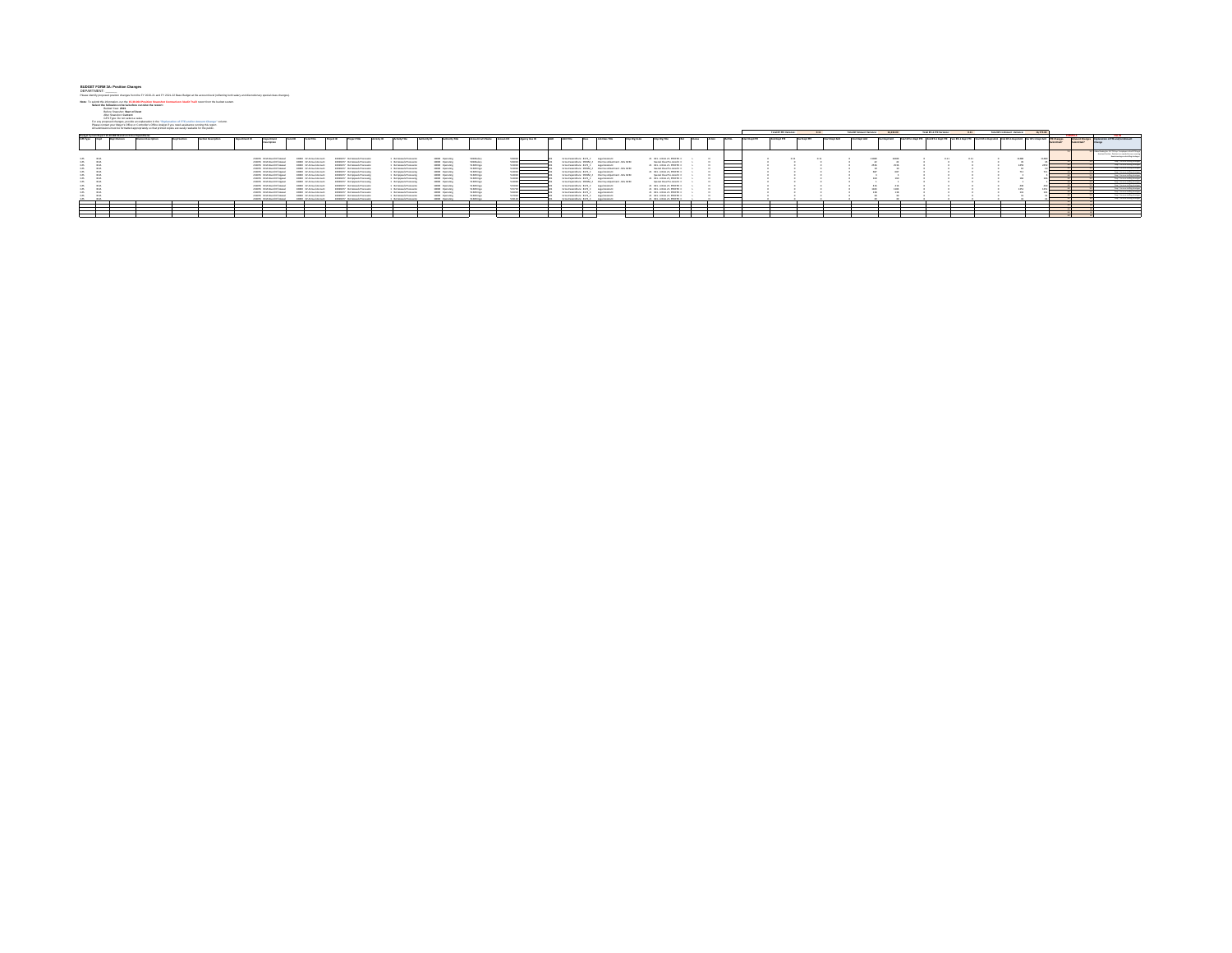|            |            |                | Requestin Performin Departme Departmen Departmen Devision Cr Division Cr Division Ti Section Co Section De GFS Type Fund Code Fund Title Authority ( Authority / Authority / Authority / Authority / Authority / Authority / A |                             |                   |                   |                  |               |                               |           |           |          |          |          |          |              |          |           |          |           |           |           |           |  |
|------------|------------|----------------|--------------------------------------------------------------------------------------------------------------------------------------------------------------------------------------------------------------------------------|-----------------------------|-------------------|-------------------|------------------|---------------|-------------------------------|-----------|-----------|----------|----------|----------|----------|--------------|----------|-----------|----------|-----------|-----------|-----------|-----------|--|
| <b>BOA</b> | <b>ADM</b> | ROA-ADM        | 228875 ADM Real 296644 ADM Inter                                                                                                                                                                                               | 228875 ADM Real GFS         | 10020 GF Continu  | 20896 AD 495VN    | 1F+07 ADRE 49S)  |               | 2 Non-COP   486490 Exp Rec Fr | 33720     |           |          |          |          |          |              |          |           |          |           |           |           |           |  |
| <b>BOA</b> | ADM        | ROA-ADM        | 228875 ADM Real<br>296644 ADM Inter                                                                                                                                                                                            | 228875 ADM Real Self Suppo  | 14300 SR Real Pri | 17378 Real Estate | 1E+07 ADRE Real  | 21 Rent Reco  | 486490 Exp Rec Fr             | 54258     | 16181     | 16181    | 16181    | 16181    | 16181    | 16181        | 16181    | 16181     | 16181    | 16181     | 16181     | 16181     | 16181     |  |
| <b>BOA</b> | <b>ADM</b> | ROA-ADM        | 228875 ADM Real<br>296644 ADM Inter                                                                                                                                                                                            | 228875 ADM Real Self Suppo  | 14300 SR Real Pri | 17378 Real Estate | 1E+07 ADRE Real  | 48 49 South \ | 486490 Exp Rec Fr             |           |           |          |          |          |          |              |          |           |          |           |           |           |           |  |
| <b>BOA</b> | <b>ADM</b> | ROA-ADM        | 296644 ADM Inter<br>228875 ADM Real                                                                                                                                                                                            | 228875 ADM Real Self Suppo  | 14300 SR Real Pri | 17378 Real Estate | 1F+07 ADRF Real  | 53 49 South 1 | 486490 Exp Rec Fr             | 3739      | 58505     | 58505    | 58505    | 58505    | 58505    | 58505        | 58505    | 58505     | 58505    | 58505     | 58505     | 58505     |           |  |
| <b>BOA</b> | <b>ADM</b> | ROA-ADM        | 228880 ADM Repr 296644 ADM Inter                                                                                                                                                                                               | 228880 ADM Repr Self Suppo  | 28310 ISOIS REPR  | 10000 Operating   | 1E+07 ADRP Repr  | 1 Repromail   | 486490 Exp Rec Fr             | 51        | 51        | 51       | 51       | 51       | 51       |              |          |           |          | 51        | 51        |           | 51        |  |
| <b>BOA</b> | <b>ADM</b> | ROA-ADM        | 232076 BOA Board Of Appeals - PAB                                                                                                                                                                                              | GFS                         | 10000 GF Annual   | 10000 Operating   | 1E+07 BA Appeal  | RA Anneal     | 581083 ADM-Real               | $-2729$   | 58505     | 58505    | $-58505$ | 58505    | 58505    | 58505        | $-58505$ | $-5022 -$ | $-58505$ | 20282-    | 58505     | 58505     | $-58505$  |  |
| <b>BOA</b> | <b>ADM</b> | <b>BOA-ADM</b> | 232076 BOA Board Of Appeals - PAB                                                                                                                                                                                              | GFS                         | 10000 GF Annual   | 10000 Operating   | 1E+07 BA Appeal  | 1 BA Appeal   | 581820 Is-Purch-R             | $-51$     | $-51$     | $-51$    | $-51$    | $-51$    | $-51$    | $-51$        | $-51$    | $-51$     | $-51$    | $-51$     | $-51$     | $-51$     | $-51$     |  |
| <b>BOA</b> | <b>ADM</b> | ROA-ADM        | 232076 BOA Board Of Appeals - PAB                                                                                                                                                                                              | GFS                         | 10000 GF Annual   | 10000 Operating   | 1F+07 RA Anneal  | BA Appeal     | 581860 GE-Real Fs             | $-33720$  |           |          |          |          |          |              |          |           |          |           |           |           |           |  |
| <b>BOA</b> | <b>ADM</b> | BOA-ADM        | 232076 BOA Board Of Appeals - PAB                                                                                                                                                                                              | GFS                         | 10000 GF Annual   | 10000 Operating   | 1E+07 BA Appeal  | 1 BA Appeal   | 581890 GF-Rent P;             | $-54258$  | 16181     | $-16181$ | $-16181$ | $-16181$ | $-16181$ | $-16181$     | $-16181$ | $-16181$  | $-16181$ | $-16181$  | $-16181$  | $-16181$  | $-16181$  |  |
| <b>BOA</b> | CAT        | ROA-CAT        | 229042 CAT City Attorney                                                                                                                                                                                                       | GFS                         | 10000 GF Annual   | 10000 Operating   | 1E+07 CA Legal S | 1 Legal Servi | 486490 Exp Rec Fr             | 130000    | 130000    | 130000   | 130000   | 130000   | 130000   | 130000       | 130000   | 130000    | 130000   | 130000    | 130000    | 130000    | 130000    |  |
| <b>BOA</b> | CAT        | ROA-CAT        | 232076 BOA Board Of Appeals - PAB                                                                                                                                                                                              | GFS                         | 10000 GF Annual   | 10000 Operating   | 1F+07 RA Anneal  | RA Anneal     | 581270 GE-City Att            | $-130000$ | $-130000$ | 130000   | 130000   | 130000   | 130000   | 130000       | 130000   | 130000    | 130000   | $-130000$ | $-130000$ | $-130000$ | $-130000$ |  |
| <b>BOA</b> | <b>HSS</b> | <b>BOA-HSS</b> | 232076 BOA Board Of Appeals - PAB                                                                                                                                                                                              | GES                         | 10000 GF Annual   | 10000 Operating   | 1E+07 BA Appeal  | 1 BA Appeal   | 515510 Health Ser             | $-2311$   | $-2378$   | $-2378$  | $-2378$  | $-2378$  | $-2378$  | $-2378$      | $-2378$  | $-2378$   | $-2378$  | $-2378$   | $-2378$   | $-2378$   | $-2378$   |  |
| <b>BOA</b> | HSS        | <b>BOA-HSS</b> | 291644 HSS Health Service System                                                                                                                                                                                               | GFS                         | 10000 GF Annual   | 10000 Operating   | 1E+07 HT Admini  | 1 HSS Admir   | 486490 Exp Rec Fr             | 2311      | 2378      | 2378     | 2378     | 2378     | 2378     | 2378         | 2378     | 2378      | 2378     | 2378      | 2378      | 2378      | 2378      |  |
| <b>BOA</b> | TI.        | <b>BOA-TI</b>  | 207917 DT Adm Te 207915 DT Admini                                                                                                                                                                                              | 207917 DT Adm Tr Self Suppo | 28100 ISTIF NON   | 10000 Operating   | 1E+07 DT Dt Ope  | 1 DT Operat   | 486490 Exp Rec Fr             | 11960     | 644       | 644      | 644      | 644      | 644      | 644          | 644      | 644       | 644      | 644       | 644       | 644       | 644       |  |
| <b>BOA</b> | <b>TIS</b> | ROA-TIS        | 207921 DT Adm Pr 207915 DT Admini                                                                                                                                                                                              | 207921 DT Adm Pr Self Suppo | 28070 ISTIF Annu  | 17582 DT Dt One   | 1F+07 DT Dt One  | 1 DT Operat   | 486490 Exp Rec Fr             |           |           |          |          |          |          |              |          |           |          |           |           |           |           |  |
| <b>BOA</b> | <b>TIS</b> | BOA-TIS        | 207921 DT Adm Pr 207915 DT Admini                                                                                                                                                                                              | 207921 DT Adm Pr Self Suppo | 28070 ISTIF Annu  | 17608 Dt Work O   | 1E+07 DT INTERD  |               | 1 CO - Cont 486490 Exp Rec Fr |           |           |          |          |          |          |              |          |           |          |           |           |           |           |  |
| <b>BOA</b> | TI.        | ROA-TP         | 207921 DT 4dm Pr 207915 DT 4dmini                                                                                                                                                                                              | 207921 DT Adm Pr Self Suppo | 28070 ISTIF Annu  | 17608 Dt Work O   | 1F+07 DT INTERE  | 8 EAs - Adob  | 486490 Exp Rec Fr             |           |           |          |          |          |          |              |          |           |          |           |           |           |           |  |
| <b>BOA</b> | <b>TIS</b> | <b>BOA-TI</b>  | 207921 DT Adm Pr 207915 DT Admini                                                                                                                                                                                              | 207921 DT Adm Pr Self Suppo | 28070 ISTIF Annu  | 17608 Dt Work O   | 1E+07 DT INTERD  | 18 EAs - Micr | 486490 Exp Rec Fr             | 1243      | 1243      | 1243     | 1243     | 1243     | 1243     | 1243         | 1243     | 1243      | 1243     | 1243      | 1243      | 1243      | 1243      |  |
| <b>BOA</b> | TI.        | ROA-TP         | 207915 DT Admini<br>207921 DT Adm Pr                                                                                                                                                                                           | 207921 DT Adm Pr Self Suppo | 28070 ISTIF Annu  | 17608 Dt Work O   | 1E+07 DT INTERD  | 737 DT Depts' | 486490 Exp Rec Fr             | 1587      | 1587      | 1587     | 1587     | 1587     | 1587     | 1587         | 1587     | 1587      | 1587     | 1587      | 1587      | 1587      | 1587      |  |
| <b>BOA</b> | <b>TIS</b> | ROA-TIS        | 207938 DT Commi 130679 DT Commi                                                                                                                                                                                                | 202938 DT Commi GFS         | 10000 GF Annual   | 10000 Operating   | 1E+07 DT Dt Ope  | 1 DT Operat   | 486490 Fyn Rec Fr             | 5,8805    | 58805     | 58805    | 58805    | 58805    | 58805    | 58805        | 58805    | 58805     | 58809    | 58805     | 58805     | 5,8805    | SRROS     |  |
| <b>BOA</b> | <b>TIS</b> | BOA-TIS        | 232076 BOA Board Of Appeals - PAB                                                                                                                                                                                              | GFS                         | 10000 GF Annual   | 10000 Operating   | 1E+07 BA Appeal  | 1 BA Appeal   | 581140 DT Techno              | $-1587$   | $-1587$   | $-1587$  | $-1587$  | $-1587$  | 1587     | $-1587$      | $-1587$  | $-1587$   | $-1587$  | $-1587$   | $-1587$   | $-1587$   | $-1587$   |  |
| <b>BOA</b> | TI.        | <b>BOA-TI</b>  | 232076 BOA Board Of Appeals - PAB                                                                                                                                                                                              | GFS                         | 10000 GF Annual   | 10000 Operating   | 1E+07 BA Appeal  | BA Appeal     | 581210 DT Techno              | $-11821$  | 11862     | $-11862$ | $-11862$ | 11862    | $-11862$ | 11862        | $-11862$ | 11862     | $-11862$ | $-11862$  | 11862     | $-11862$  | $-11862$  |  |
| <b>BOA</b> | <b>TIS</b> | BOA-TE         | 232076 BOA Board Of Appeals - PAB                                                                                                                                                                                              | GFS                         | 10000 GF Annual   | 10000 Operating   | 1E+07 BA Appeal  | 1 BA Appeal   | 581280 DT SFGov               | $-58805$  | 58805     | $-58805$ | $-58805$ | 58805    | 5,8805   | <b>SRRNS</b> | SRROS    | $-58805$  | $-58805$ | -58805    | 58805     | 58805     | $-58805$  |  |
| <b>BOA</b> | <b>TIS</b> | ROA-TIS        | 232076 BOA Board Of Appeals - PAB                                                                                                                                                                                              | GFS                         | 10000 GF Annual   | 10000 Operating   | 1E+07 BA Appeal  | BA Appeal     | 581325 DT Enterne             | $-1243$   | $-1743$   | $-1243$  | $-1743$  | $-1243$  | $-1243$  | $-1243$      | $-1243$  | $-1743$   | $-1743$  | $-1243$   | $-1243$   | $-1743$   | $-1243$   |  |
| <b>BOA</b> | <b>TIS</b> | <b>BOA-TIS</b> | 232076 BOA Board Of Appeals - PAB                                                                                                                                                                                              | GFS                         | 10000 GF Annual   | 10000 Operating   | 1E+07 BA Appeal  | BA Appeal     | 581360 DT Telecor             | $-11960$  | $-644$    | 644      | $-644$   | 644      | $-644$   | 644          | $-644$   | 644       | $-644$   | $-644$    | $-644$    | 644       | $-644$    |  |
| <b>BOA</b> | <b>TIS</b> | ROA-TIS        | 232341 DT Adm Ar 207915 DT Admini                                                                                                                                                                                              | 232341 DT Adm Ar Self Sunne | 28070 ISTIF Annu  | 17582 DT Dt Ope   | 1F+07 DT Dt One  | 1 DT Operat   | 486490 Exp Rec Fr             | 11821     | 11862     | 11862    | 11862    | 11862    | 11862    | 11867        | 11867    | 11862     | 11862    | 11862     | 11862     | 11862     | 11867     |  |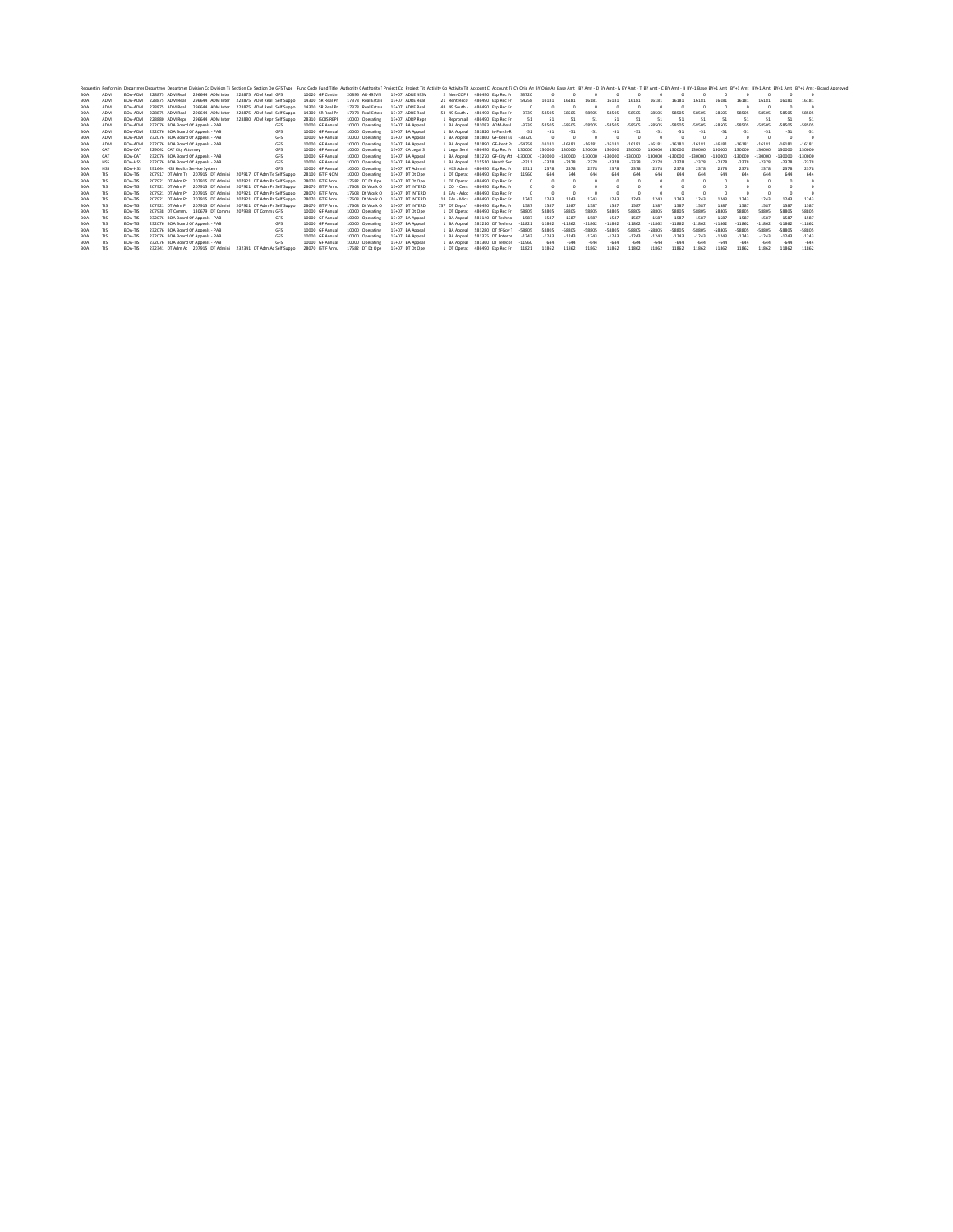**BOARD OF APPEALS ORGANZIATION CHART 2/20/20: ALL POSITIONS ARE FILLED EXCEPT FOR THE PROPOSITION F POSITION WHICH IS VACANT.**